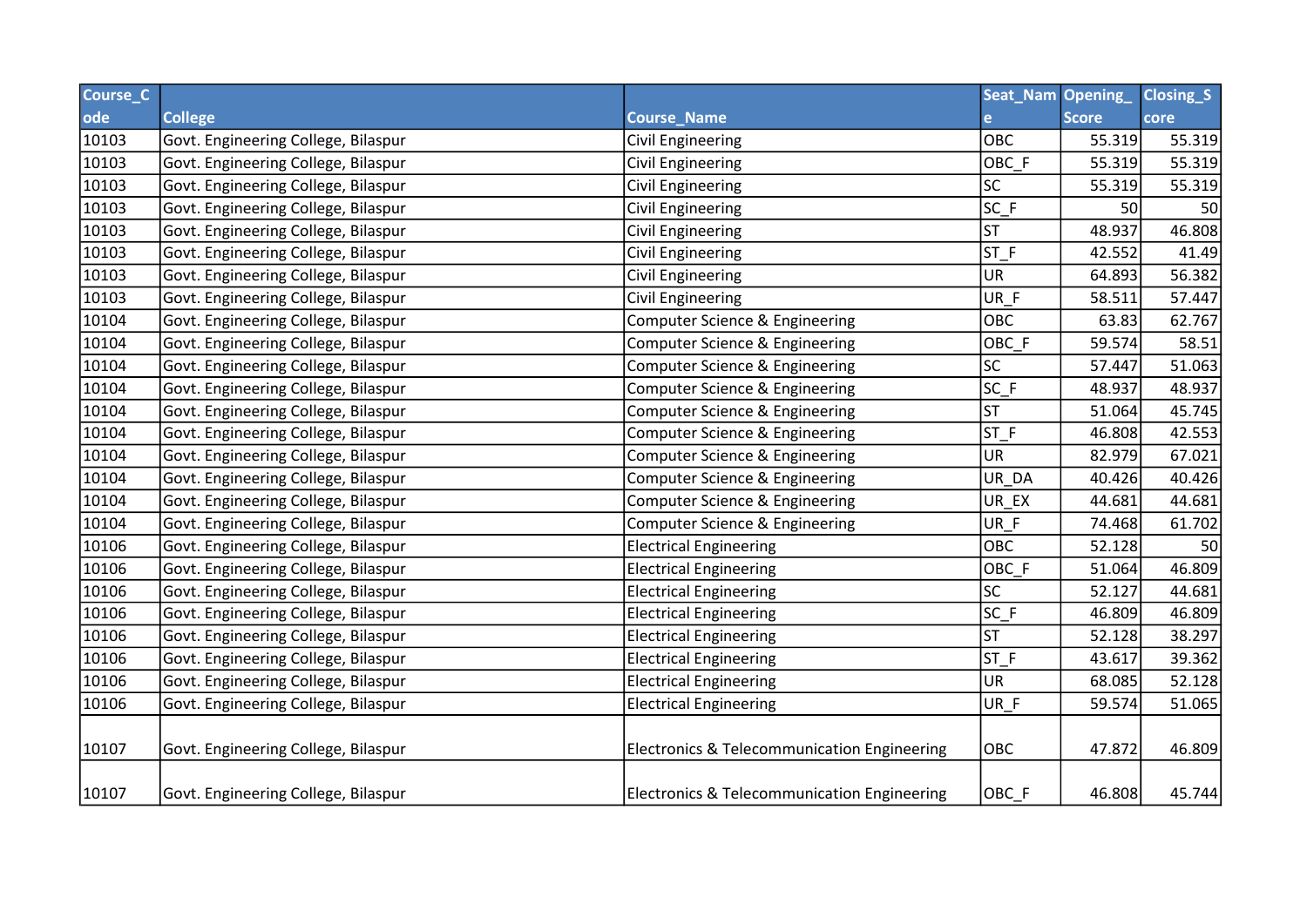| Course_C |                                     |                                                        | Seat_Nam Opening_ |              | Closing <sub>S</sub> |
|----------|-------------------------------------|--------------------------------------------------------|-------------------|--------------|----------------------|
| ode      | <b>College</b>                      | <b>Course_Name</b>                                     | e.                | <b>Score</b> | core                 |
|          |                                     |                                                        |                   |              |                      |
| 10107    | Govt. Engineering College, Bilaspur | Electronics & Telecommunication Engineering            | <b>SC</b>         | 42.554       | 32.978               |
|          |                                     |                                                        |                   |              |                      |
| 10107    | Govt. Engineering College, Bilaspur | Electronics & Telecommunication Engineering            | $SC_F$            | 38.298       | 38.298               |
|          |                                     |                                                        |                   |              |                      |
| 10107    | Govt. Engineering College, Bilaspur | <b>Electronics &amp; Telecommunication Engineering</b> | <b>ST</b>         | 35.106       | 35.106               |
|          |                                     |                                                        |                   |              |                      |
| 10107    | Govt. Engineering College, Bilaspur | <b>Electronics &amp; Telecommunication Engineering</b> | $ST_F$            | 40.425       | 40.425               |
|          |                                     |                                                        |                   |              |                      |
| 10107    | Govt. Engineering College, Bilaspur | Electronics & Telecommunication Engineering            | UR                | 58.51        | 47.872               |
| 10107    | Govt. Engineering College, Bilaspur | Electronics & Telecommunication Engineering            | UR_F              | 58.511       | 52.128               |
| 10109    | Govt. Engineering College, Bilaspur | <b>Information Technology</b>                          | OBC               | 54.255       | 52.128               |
| 10109    | Govt. Engineering College, Bilaspur | <b>Information Technology</b>                          | OBC_F             | 53.191       | 52.128               |
| 10109    | Govt. Engineering College, Bilaspur | <b>Information Technology</b>                          | SC                | 50           | 47.872               |
| 10109    | Govt. Engineering College, Bilaspur | <b>Information Technology</b>                          | $SC_F$            | 41.489       | 41.489               |
| 10109    | Govt. Engineering College, Bilaspur |                                                        | <b>ST</b>         | 44.681       | 35.107               |
| 10109    |                                     | <b>Information Technology</b>                          | ST_F              | 34.043       | 32.979               |
|          | Govt. Engineering College, Bilaspur | <b>Information Technology</b>                          | <b>UR</b>         |              |                      |
| 10109    | Govt. Engineering College, Bilaspur | <b>Information Technology</b>                          |                   | 62.767       | 55.319               |
| 10109    | Govt. Engineering College, Bilaspur | <b>Information Technology</b>                          | UR_DA             | 34.042       | 34.042               |
| 10109    | Govt. Engineering College, Bilaspur | <b>Information Technology</b>                          | UR_EX             | 35.106       | 35.106               |
| 10109    | Govt. Engineering College, Bilaspur | <b>Information Technology</b>                          | UR_F              | 59.575       | 55.32                |
| 10110    | Govt. Engineering College, Bilaspur | <b>Mechanical Engineering</b>                          | <b>OBC</b>        | 49.999       | 48.936               |
| 10110    | Govt. Engineering College, Bilaspur | <b>Mechanical Engineering</b>                          | OBC_F             | 44.681       | 44.68                |
| 10110    | Govt. Engineering College, Bilaspur | <b>Mechanical Engineering</b>                          | SC                | 46.809       | 43.616               |
| 10110    | Govt. Engineering College, Bilaspur | Mechanical Engineering                                 | $SC_F$            | 43.617       | 43.617               |
| 10110    | Govt. Engineering College, Bilaspur | <b>Mechanical Engineering</b>                          | <b>ST</b>         | 47.872       | 37.233               |
| 10110    | Govt. Engineering College, Bilaspur | <b>Mechanical Engineering</b>                          | $ST_F$            | 40.425       | 22.34                |
| 10110    | Govt. Engineering College, Bilaspur | <b>Mechanical Engineering</b>                          | <b>UR</b>         | 69.149       | 50                   |
| 10110    | Govt. Engineering College, Bilaspur | Mechanical Engineering                                 | UR_F              | 53.192       | 45.744               |
| 10113    | Govt. Engineering College, Bilaspur | Mining Engineering                                     | <b>OBC</b>        | 48.936       | 47.872               |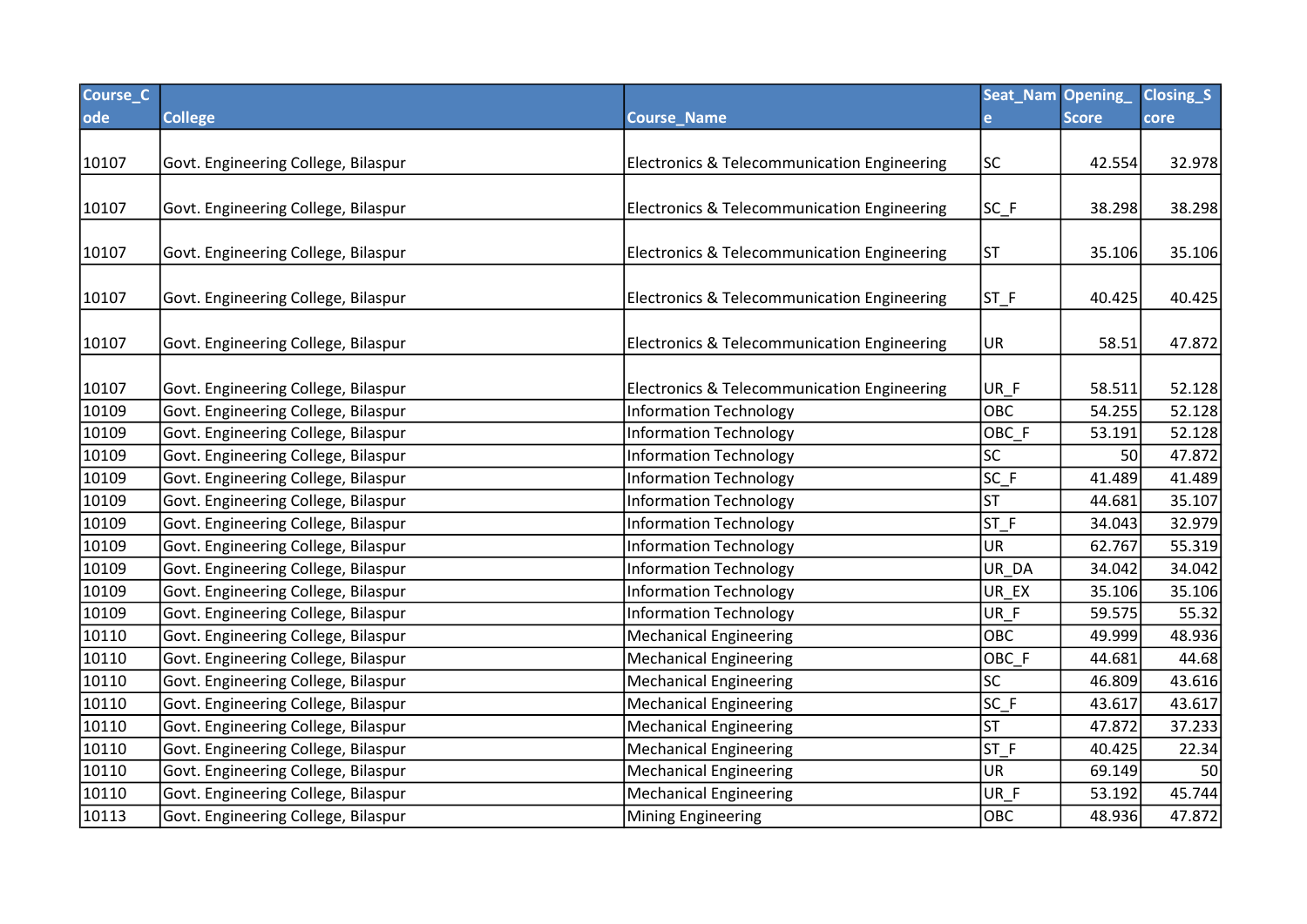| Course_C |                                      |                                                        | Seat_Nam Opening_ |              | Closing_S |
|----------|--------------------------------------|--------------------------------------------------------|-------------------|--------------|-----------|
| ode      | <b>College</b>                       | <b>Course_Name</b>                                     |                   | <b>Score</b> | core      |
| 10113    | Govt. Engineering College, Bilaspur  | <b>Mining Engineering</b>                              | OBC_F             | 42.554       | 42.554    |
| 10113    | Govt. Engineering College, Bilaspur  | <b>Mining Engineering</b>                              | <b>SC</b>         | 44.681       | 44.681    |
| 10113    | Govt. Engineering College, Bilaspur  | <b>Mining Engineering</b>                              | $SC_F$            | 42.552       | 42.552    |
| 10113    | Govt. Engineering College, Bilaspur  | <b>Mining Engineering</b>                              | <b>ST</b>         | 45.745       | 36.17     |
| 10113    | Govt. Engineering College, Bilaspur  | Mining Engineering                                     | UR.               | 60.639       | 48.936    |
| 10113    | Govt. Engineering College, Bilaspur  | <b>Mining Engineering</b>                              | UR_F              | 52.128       | 44.681    |
| 10203    | Govt. Engineering College, Jagdalpur | Civil Engineering                                      | OBC               | 47.873       | 47.872    |
| 10203    | Govt. Engineering College, Jagdalpur | <b>Civil Engineering</b>                               | OBC_F             | 47.872       | 46.808    |
| 10203    | Govt. Engineering College, Jagdalpur | <b>Civil Engineering</b>                               | <b>SC</b>         | 47.873       | 45.745    |
| 10203    | Govt. Engineering College, Jagdalpur | Civil Engineering                                      | $SC_F$            | 44.681       | 44.681    |
| 10203    | Govt. Engineering College, Jagdalpur | <b>Civil Engineering</b>                               | <b>ST</b>         | 45.745       | 40.426    |
| 10203    | Govt. Engineering College, Jagdalpur | <b>Civil Engineering</b>                               | $ST_F$            | 41.489       | 39.362    |
| 10203    | Govt. Engineering College, Jagdalpur | <b>Civil Engineering</b>                               | UR                | 55.319       | 48.936    |
| 10203    | Govt. Engineering College, Jagdalpur | Civil Engineering                                      | UR_EX             | 36.17        | 36.17     |
| 10203    | Govt. Engineering College, Jagdalpur | <b>Civil Engineering</b>                               | UR_F              | 56.383       | 47.872    |
| 10206    | Govt. Engineering College, Jagdalpur | <b>Electrical Engineering</b>                          | OBC               | 46.808       | 45.744    |
| 10206    | Govt. Engineering College, Jagdalpur | <b>Electrical Engineering</b>                          | OBC_F             | 44.682       | 44.682    |
| 10206    | Govt. Engineering College, Jagdalpur | <b>Electrical Engineering</b>                          | <b>SC</b>         | 42.554       | 42.553    |
| 10206    | Govt. Engineering College, Jagdalpur | <b>Electrical Engineering</b>                          | $SC_F$            | 44.681       | 44.681    |
| 10206    | Govt. Engineering College, Jagdalpur | <b>Electrical Engineering</b>                          | lst               | 41.489       | 37.234    |
| 10206    | Govt. Engineering College, Jagdalpur | <b>Electrical Engineering</b>                          | $ST_F$            | 41.49        | 35.106    |
| 10206    | Govt. Engineering College, Jagdalpur | <b>Electrical Engineering</b>                          | UR                | 52.127       | 46.808    |
| 10206    | Govt. Engineering College, Jagdalpur | <b>Electrical Engineering</b>                          | UR_F              | 53.192       | 45.744    |
|          |                                      |                                                        |                   |              |           |
| 10207    | Govt. Engineering College, Jagdalpur | <b>Electronics &amp; Telecommunication Engineering</b> | OBC               | 42.553       | 41.489    |
|          |                                      |                                                        |                   |              |           |
| 10207    | Govt. Engineering College, Jagdalpur | Electronics & Telecommunication Engineering            | OBC_F             | 42.553       | 35.106    |
|          |                                      |                                                        |                   |              |           |
| 10207    | Govt. Engineering College, Jagdalpur | <b>Electronics &amp; Telecommunication Engineering</b> | SC.               | 39.361       | 24.468    |
|          |                                      |                                                        |                   |              |           |
| 10207    | Govt. Engineering College, Jagdalpur | Electronics & Telecommunication Engineering            | $SC_F$            | 32.979       | 31.915    |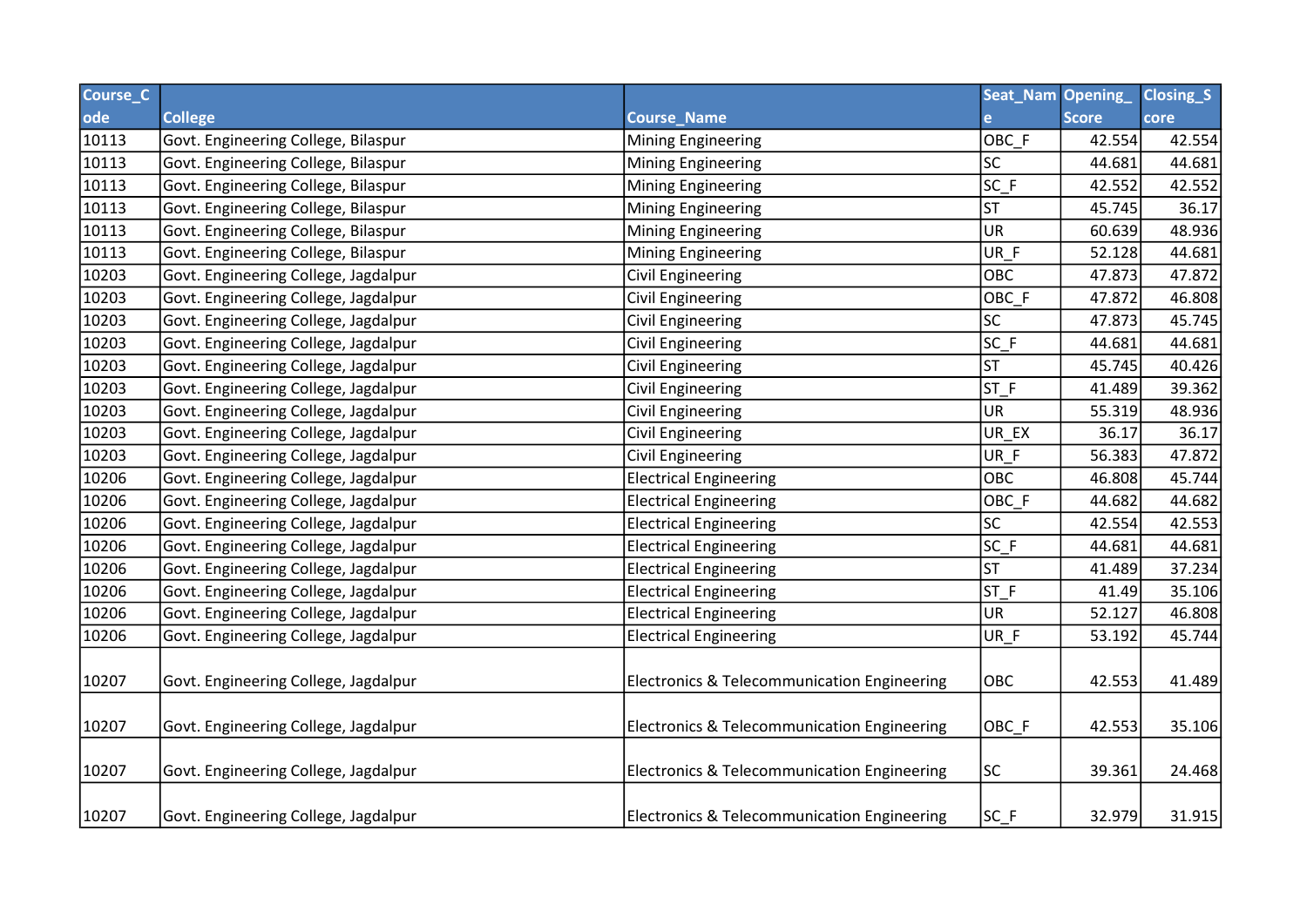| Course_C |                                      |                                             | Seat_Nam Opening_ |              | Closing_S |
|----------|--------------------------------------|---------------------------------------------|-------------------|--------------|-----------|
| ode      | <b>College</b>                       | <b>Course_Name</b>                          | e.                | <b>Score</b> | core      |
|          |                                      |                                             |                   |              |           |
| 10207    | Govt. Engineering College, Jagdalpur | Electronics & Telecommunication Engineering | <b>ST</b>         | 38.297       | 25.532    |
|          |                                      |                                             |                   |              |           |
| 10207    | Govt. Engineering College, Jagdalpur | Electronics & Telecommunication Engineering | UR                | 47.872       | 42.553    |
|          |                                      |                                             |                   |              |           |
| 10207    | Govt. Engineering College, Jagdalpur | Electronics & Telecommunication Engineering | UR_F              | 53.191       | 44.68     |
| 10209    | Govt. Engineering College, Jagdalpur | <b>Information Technology</b>               | OBC               | 50           | 50        |
| 10209    | Govt. Engineering College, Jagdalpur | <b>Information Technology</b>               | OBC_F             | 50           | 50        |
| 10209    | Govt. Engineering College, Jagdalpur | <b>Information Technology</b>               | <b>SC</b>         | 45.745       | 43.617    |
| 10209    | Govt. Engineering College, Jagdalpur | <b>Information Technology</b>               | $SC_F$            | 40.425       | 40.425    |
| 10209    | Govt. Engineering College, Jagdalpur | <b>Information Technology</b>               | <b>ST</b>         | 41.489       | 34.043    |
| 10209    | Govt. Engineering College, Jagdalpur | <b>Information Technology</b>               | ST_F              | 21.276       | 21.276    |
| 10209    | Govt. Engineering College, Jagdalpur | <b>Information Technology</b>               | UR                | 55.319       | 50        |
| 10209    | Govt. Engineering College, Jagdalpur | <b>Information Technology</b>               | $UR_F$            | 61.703       | 51.063    |
| 10210    | Govt. Engineering College, Jagdalpur | Mechanical Engineering                      | <b>OBC</b>        | 46.808       | 45.745    |
| 10210    | Govt. Engineering College, Jagdalpur | <b>Mechanical Engineering</b>               | OBC_F             | 40.426       | 40.426    |
| 10210    | Govt. Engineering College, Jagdalpur | <b>Mechanical Engineering</b>               | SC                | 42.553       | 41.489    |
| 10210    | Govt. Engineering College, Jagdalpur | <b>Mechanical Engineering</b>               | $SC_F$            | 38.298       | 38.298    |
| 10210    | Govt. Engineering College, Jagdalpur | Mechanical Engineering                      | <b>ST</b>         | 36.17        | 35.106    |
| 10210    | Govt. Engineering College, Jagdalpur | <b>Mechanical Engineering</b>               | $ST_F$            | 42.553       | 28.723    |
| 10210    | Govt. Engineering College, Jagdalpur | Mechanical Engineering                      | UR                | 56.383       | 46.808    |
| 10210    | Govt. Engineering College, Jagdalpur | <b>Mechanical Engineering</b>               | UR_F              | 43.618       | 42.554    |
| 10213    | Govt. Engineering College, Jagdalpur | <b>Mining Engineering</b>                   | <b>OBC</b>        | 41.49        | 40.425    |
| 10213    | Govt. Engineering College, Jagdalpur | <b>Mining Engineering</b>                   | OBC_F             | 27.66        | 27.66     |
| 10213    | Govt. Engineering College, Jagdalpur | Mining Engineering                          | SC                | 41.49        | 31.915    |
| 10213    | Govt. Engineering College, Jagdalpur | Mining Engineering                          | ST                | 36.17        | 28.723    |
| 10213    | Govt. Engineering College, Jagdalpur | Mining Engineering                          | ST F              | 31.915       | 15.958    |
| 10213    | Govt. Engineering College, Jagdalpur | <b>Mining Engineering</b>                   | UR                | 48.936       | 41.49     |
| 10213    | Govt. Engineering College, Jagdalpur | <b>Mining Engineering</b>                   | UR F              | 42.553       | 32.979    |
| 10303    | Govt. Engineering College, Raipur    | <b>Civil Engineering</b>                    | OBC               | 60.638       | 56.383    |
| 10303    | Govt. Engineering College, Raipur    | Civil Engineering                           | OBC F             | 58.511       | 56.383    |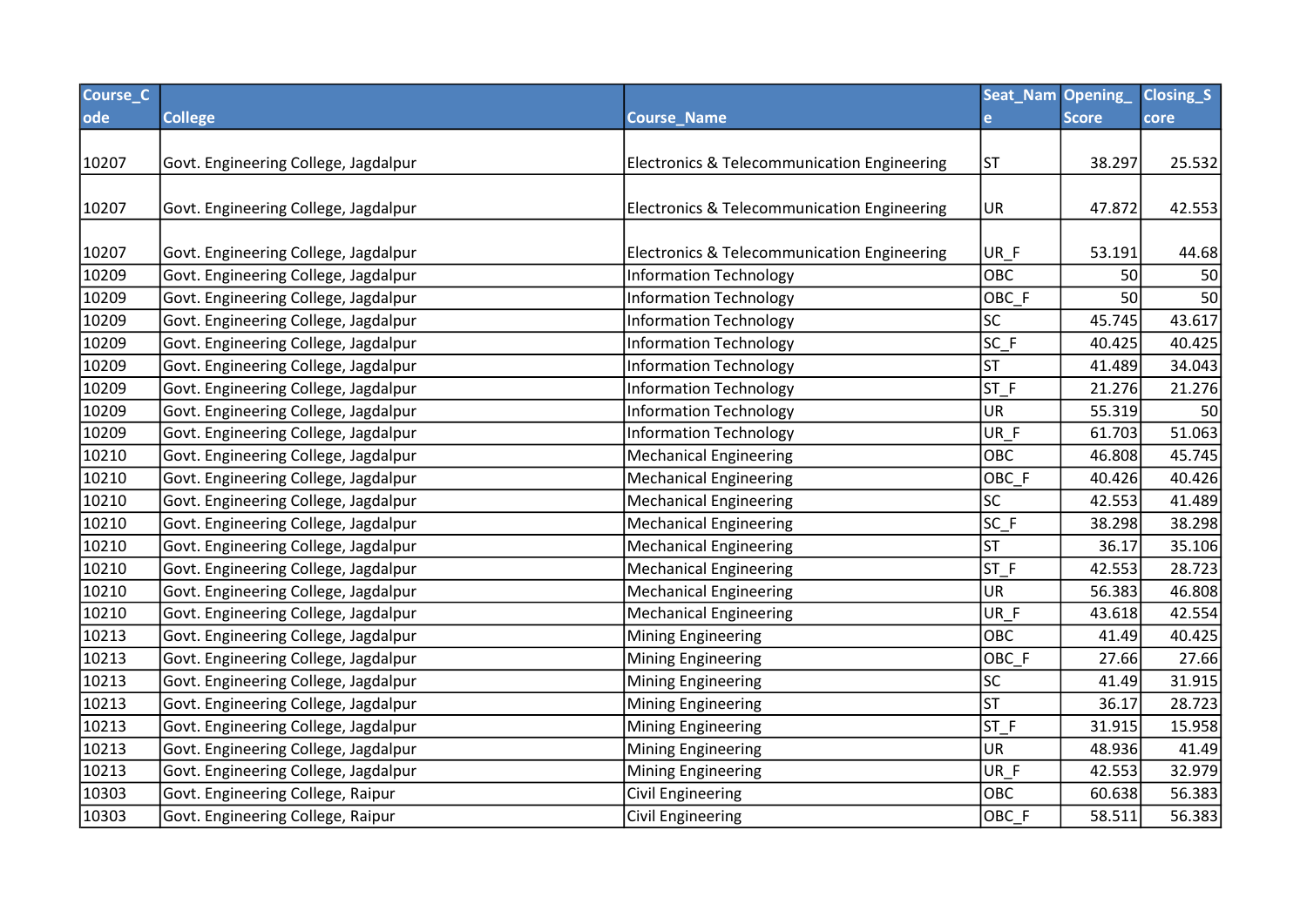| Course_C |                                   |                                                 | Seat_Nam Opening_        |              | Closing <sub>S</sub> |
|----------|-----------------------------------|-------------------------------------------------|--------------------------|--------------|----------------------|
| ode      | <b>College</b>                    | <b>Course_Name</b>                              |                          | <b>Score</b> | core                 |
| 10303    | Govt. Engineering College, Raipur | Civil Engineering                               | $\overline{\textsf{sc}}$ | 56.383       | 52.128               |
| 10303    | Govt. Engineering College, Raipur | Civil Engineering                               | $SC_F$                   | 56.383       | 56.383               |
| 10303    | Govt. Engineering College, Raipur | <b>Civil Engineering</b>                        | lst                      | 53.191       | 44.681               |
| 10303    | Govt. Engineering College, Raipur | <b>Civil Engineering</b>                        | $ST_F$                   | 54.256       | 48.935               |
| 10303    | Govt. Engineering College, Raipur | Civil Engineering                               | <b>UR</b>                | 92.554       | 61.702               |
| 10303    | Govt. Engineering College, Raipur | <b>Civil Engineering</b>                        | UR EX                    | 42.553       | 42.553               |
| 10303    | Govt. Engineering College, Raipur | <b>Civil Engineering</b>                        | UR F                     | 84.043       | 61.702               |
| 10304    | Govt. Engineering College, Raipur | Computer Science & Engineering                  | OBC                      | 74.468       | 68.085               |
| 10304    | Govt. Engineering College, Raipur | Computer Science & Engineering                  | OBC_F                    | 65.958       | 63.83                |
| 10304    | Govt. Engineering College, Raipur | Computer Science & Engineering                  | <b>SC</b>                | 72.341       | 55.319               |
| 10304    | Govt. Engineering College, Raipur | Computer Science & Engineering                  | $SC_F$                   | 70.212       | 59.575               |
| 10304    | Govt. Engineering College, Raipur | Computer Science & Engineering                  | ST                       | 63.83        | 48.936               |
| 10304    | Govt. Engineering College, Raipur | Computer Science & Engineering                  | $ST_F$                   | 58.51        | 47.872               |
| 10304    | Govt. Engineering College, Raipur | Computer Science & Engineering                  | <b>UR</b>                | 101.064      | 75.532               |
| 10304    | Govt. Engineering College, Raipur | <b>Computer Science &amp; Engineering</b>       | UR_DA                    | 31.915       | 31.915               |
| 10304    | Govt. Engineering College, Raipur | Computer Science & Engineering                  | UR_EX                    | 48.937       | 48.937               |
| 10304    | Govt. Engineering College, Raipur | Computer Science & Engineering                  | UR F                     | 79.787       | 71.276               |
| 10305    | Govt. Engineering College, Raipur | <b>Electrical &amp; Electronics Engineering</b> | OBC                      | 52.127       | 47.873               |
| 10305    | Govt. Engineering College, Raipur | <b>Electrical &amp; Electronics Engineering</b> | OBC_F                    | 51.063       | 51.063               |
| 10305    | Govt. Engineering College, Raipur | <b>Electrical &amp; Electronics Engineering</b> | <b>SC</b>                | 50.001       | 44.681               |
| 10305    | Govt. Engineering College, Raipur | <b>Electrical &amp; Electronics Engineering</b> | $SC_F$                   | 43.617       | 43.617               |
| 10305    | Govt. Engineering College, Raipur | <b>Electrical &amp; Electronics Engineering</b> | ST                       | 48.936       | 36.17                |
| 10305    | Govt. Engineering College, Raipur | <b>Electrical &amp; Electronics Engineering</b> | $ST_F$                   | 40.425       | 32.979               |
| 10305    | Govt. Engineering College, Raipur | <b>Electrical &amp; Electronics Engineering</b> | <b>UR</b>                | 65.958       | 53.191               |
| 10305    | Govt. Engineering College, Raipur | <b>Electrical &amp; Electronics Engineering</b> | UR EX                    | 35.107       | 35.107               |
| 10305    | Govt. Engineering College, Raipur | <b>Electrical &amp; Electronics Engineering</b> | UR_F                     | 67.021       | 51.063               |
| 10307    | Govt. Engineering College, Raipur | Electronics & Telecommunication Engineering     | OBC                      | 48.936       | 47.872               |
| 10307    | Govt. Engineering College, Raipur | Electronics & Telecommunication Engineering     | OBC_F                    | 50           | 48.936               |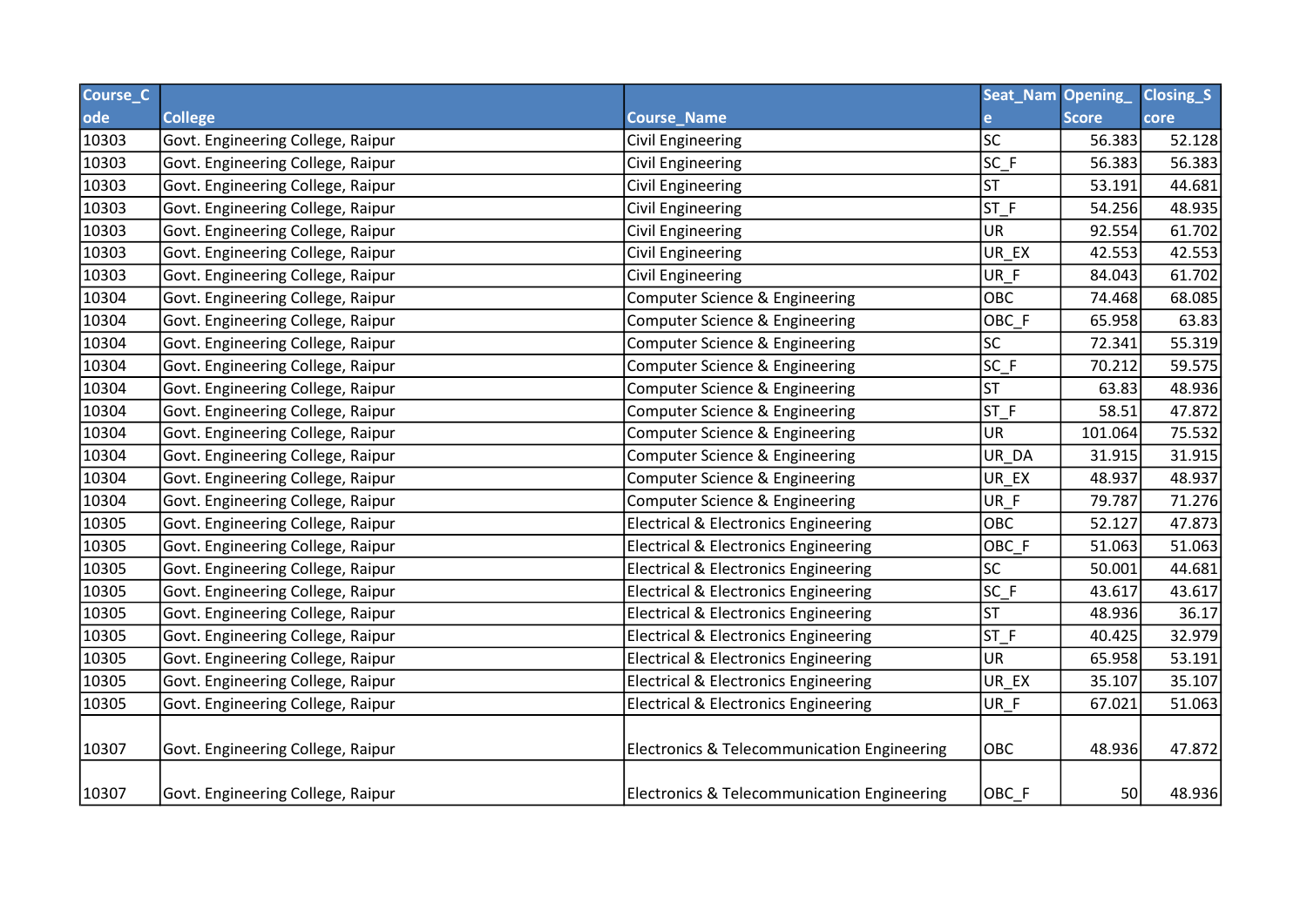| Course <sub>C</sub> |                                           |                                             | Seat_Nam Opening_ |              | <b>Closing_S</b> |
|---------------------|-------------------------------------------|---------------------------------------------|-------------------|--------------|------------------|
| ode                 | <b>College</b>                            | <b>Course_Name</b>                          | $\mathbf{e}$      | <b>Score</b> | core             |
|                     |                                           |                                             |                   |              |                  |
| 10307               | Govt. Engineering College, Raipur         | Electronics & Telecommunication Engineering | <b>SC</b>         | 44.681       | 37.235           |
|                     |                                           |                                             |                   |              |                  |
| 10307               | Govt. Engineering College, Raipur         | Electronics & Telecommunication Engineering | $SC_F$            | 44.681       | 42.553           |
|                     |                                           |                                             |                   |              |                  |
| 10307               | Govt. Engineering College, Raipur         | Electronics & Telecommunication Engineering | <b>ST</b>         | 48.936       | 11.703           |
|                     |                                           |                                             |                   |              |                  |
| 10307               | Govt. Engineering College, Raipur         | Electronics & Telecommunication Engineering | $ST_F$            | 46.809       | 21.276           |
|                     |                                           |                                             |                   |              |                  |
| 10307               | Govt. Engineering College, Raipur         | Electronics & Telecommunication Engineering | UR                | 70.213       | 50               |
|                     |                                           |                                             |                   |              |                  |
| 10307               | Govt. Engineering College, Raipur         | Electronics & Telecommunication Engineering | UR_DA             | 25.532       | 25.532           |
|                     |                                           |                                             |                   |              |                  |
| 10307               | Govt. Engineering College, Raipur         | Electronics & Telecommunication Engineering | UR_F              | 69.149       | 51.064           |
| 10310               | Govt. Engineering College, Raipur         | Mechanical Engineering                      | OBC               | 53.191       | 48.937           |
| 10310               | Govt. Engineering College, Raipur         | <b>Mechanical Engineering</b>               | OBC_F             | 46.809       | 45.744           |
| 10310               | Govt. Engineering College, Raipur         | <b>Mechanical Engineering</b>               | SC                | 51.064       | 46.808           |
| 10310               | Govt. Engineering College, Raipur         | <b>Mechanical Engineering</b>               | $SC_F$            | 44.681       | 41.489           |
| 10310               | Govt. Engineering College, Raipur         | <b>Mechanical Engineering</b>               | <b>ST</b>         | 52.128       | 38.298           |
| 10310               | Govt. Engineering College, Raipur         | <b>Mechanical Engineering</b>               | $ST_F$            | 44.68        | 27.659           |
| 10310               | Govt. Engineering College, Raipur         | <b>Mechanical Engineering</b>               | UR                | 78.724       | 53.191           |
| 10310               | Govt. Engineering College, Raipur         | Mechanical Engineering                      | UR_EX             | 37.233       | 37.233           |
| 10310               | Govt. Engineering College, Raipur         | <b>Mechanical Engineering</b>               | UR_F              | 64.894       | 47.872           |
| 10403               | Kirodimal Institute of Technology Raigarh | <b>Civil Engineering</b>                    | UR                | 37.234       | 21.276           |
| 10403               | Kirodimal Institute of Technology Raigarh | <b>Civil Engineering</b>                    | UR F              | 42.553       | 42.553           |
| 10404               | Kirodimal Institute of Technology Raigarh | Computer Science & Engineering              | UR                | 47.872       | 34.042           |
| 10404               | Kirodimal Institute of Technology Raigarh | Computer Science & Engineering              | UR F              | 29.787       | 29.787           |
| 10406               | Kirodimal Institute of Technology Raigarh | <b>Electrical Engineering</b>               | UR                | 42.553       | 22.341           |
| 10406               | Kirodimal Institute of Technology Raigarh | <b>Electrical Engineering</b>               | UR_F              | 44.681       | 30.851           |
| 10407               | Kirodimal Institute of Technology Raigarh | Electronics & Telecommunication Engineering | UR                | 41.489       | 41.489           |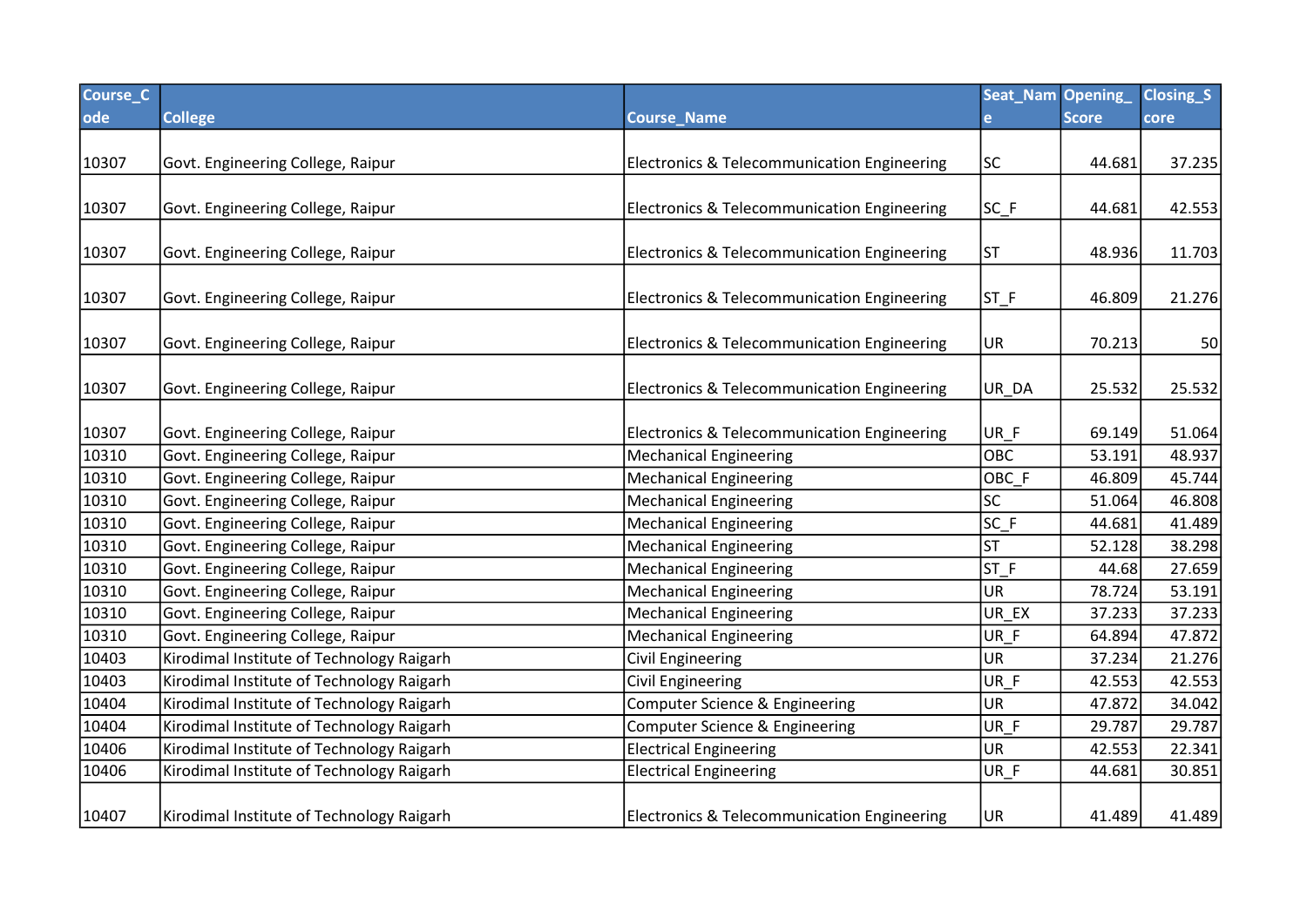| Course_C |                                                    |                                                 | Seat_Nam Opening_ |              | Closing <sub>S</sub> |
|----------|----------------------------------------------------|-------------------------------------------------|-------------------|--------------|----------------------|
| ode      | <b>College</b>                                     | <b>Course_Name</b>                              | e                 | <b>Score</b> | core                 |
| 10409    | Kirodimal Institute of Technology Raigarh          | <b>Information Technology</b>                   | <b>UR</b>         | 41.489       | 41.489               |
| 10410    | Kirodimal Institute of Technology Raigarh          | <b>Mechanical Engineering</b>                   | UR                | 37.234       | 36.17                |
| 10503    | Institute of Technology, Korba                     | <b>Civil Engineering</b>                        | UR                | 40.425       | 30.851               |
| 10503    | Institute of Technology, Korba                     | <b>Civil Engineering</b>                        | UR_F              | 37.234       | 32.979               |
| 10504    | Institute of Technology, Korba                     | Computer Science & Engineering                  | <b>UR</b>         | 44.682       | 32.979               |
| 10504    | Institute of Technology, Korba                     | Computer Science & Engineering                  | UR_F              | 47.872       | 39.361               |
| 10505    | Institute of Technology, Korba                     | <b>Electrical &amp; Electronics Engineering</b> | <b>UR</b>         | 29.787       | 29.787               |
| 10510    | Institute of Technology, Korba                     | <b>Mechanical Engineering</b>                   | UR                | 40.425       | 30.851               |
| 10603    | Bhilai Institute of Technology, Bhilai House, Durg | <b>Civil Engineering</b>                        | OBC               | 41.489       | 38.297               |
| 10603    | Bhilai Institute of Technology, Bhilai House, Durg | <b>Civil Engineering</b>                        | OS                | 65.01415     | 35.96117             |
| 10603    | Bhilai Institute of Technology, Bhilai House, Durg | Civil Engineering                               | <b>SC</b>         | 40.425       | 32.978               |
| 10603    | Bhilai Institute of Technology, Bhilai House, Durg | <b>Civil Engineering</b>                        | lst               | 40.425       | 25.531               |
| 10603    | Bhilai Institute of Technology, Bhilai House, Durg | <b>Civil Engineering</b>                        | ST_PVTG           | 34.042       | 34.042               |
| 10603    | Bhilai Institute of Technology, Bhilai House, Durg | Civil Engineering                               | UR                | 89.363       | 41.489               |
| 10604    | Bhilai Institute of Technology, Bhilai House, Durg | Computer Science & Engineering                  | OBC               | 73.404       | 65.957               |
| 10604    | Bhilai Institute of Technology, Bhilai House, Durg | Computer Science & Engineering                  | los               | 92.13239     | 61.01692             |
| 10604    | Bhilai Institute of Technology, Bhilai House, Durg | Computer Science & Engineering                  | $\overline{SC}$   | 65.958       | 39.362               |
| 10604    | Bhilai Institute of Technology, Bhilai House, Durg | Computer Science & Engineering                  | <b>ST</b>         | 56.383       | 24.468               |
| 10604    | Bhilai Institute of Technology, Bhilai House, Durg | Computer Science & Engineering                  | UR                | 104.255      | 73.405               |
| 10605    | Bhilai Institute of Technology, Bhilai House, Durg | <b>Electrical &amp; Electronics Engineering</b> | los               | 66.13247     | 66.13247             |
| 10605    | Bhilai Institute of Technology, Bhilai House, Durg | <b>Electrical &amp; Electronics Engineering</b> | UR                | 67.021       | 27.66                |
| 10606    | Bhilai Institute of Technology, Bhilai House, Durg | <b>Electrical Engineering</b>                   | UR                | 64.894       | 26.596               |
| 10607    | Bhilai Institute of Technology, Bhilai House, Durg | Electronics & Telecommunication Engineering     | los               | 70.46149     | 34.05126             |
| 10607    | Bhilai Institute of Technology, Bhilai House, Durg | Electronics & Telecommunication Engineering     | UR.               | 93.617       | 28.723               |
| 10609    | Bhilai Institute of Technology, Bhilai House, Durg | <b>Information Technology</b>                   | OBC               | 52.128       | 50                   |
| 10609    | Bhilai Institute of Technology, Bhilai House, Durg | <b>Information Technology</b>                   | los               | 47.50609     | 24.18651             |
| 10609    | Bhilai Institute of Technology, Bhilai House, Durg | <b>Information Technology</b>                   | <b>SC</b>         | 38.298       | 36.17                |
| 10609    | Bhilai Institute of Technology, Bhilai House, Durg | <b>Information Technology</b>                   | lst               | 30.851       | 30.851               |
| 10609    | Bhilai Institute of Technology, Bhilai House, Durg | <b>Information Technology</b>                   | UR                | 73.404       | 53.191               |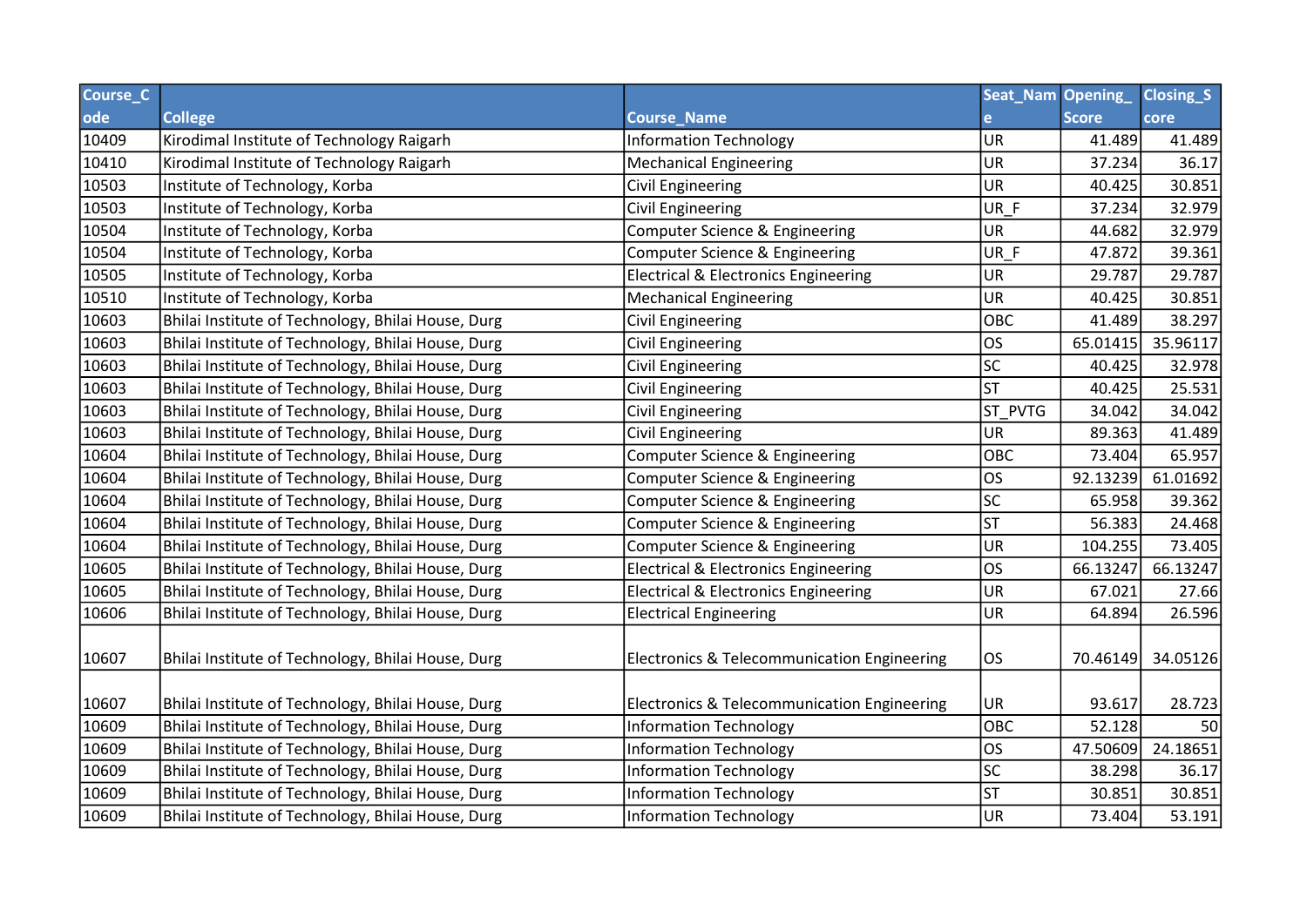| Course_C |                                                    |                                                 | Seat_Nam Opening_ |              | Closing <sub>S</sub> |
|----------|----------------------------------------------------|-------------------------------------------------|-------------------|--------------|----------------------|
| ode      | <b>College</b>                                     | <b>Course_Name</b>                              |                   | <b>Score</b> | core                 |
| 10610    | Bhilai Institute of Technology, Bhilai House, Durg | <b>Mechanical Engineering</b>                   | los               | 69.53874     | 24.28961             |
| 10610    | Bhilai Institute of Technology, Bhilai House, Durg | <b>Mechanical Engineering</b>                   | UR                | 84.042       | 22.34                |
|          |                                                    |                                                 |                   |              |                      |
| 10618    | Bhilai Institute of Technology, Bhilai House, Durg | Computer Science & Engineering (Data Science)   | OBC               | 55.32        | 52.128               |
|          |                                                    |                                                 |                   |              |                      |
| 10618    | Bhilai Institute of Technology, Bhilai House, Durg | Computer Science & Engineering (Data Science)   | los               | 81.21767     | 81.21767             |
|          |                                                    |                                                 |                   |              |                      |
| 10618    | Bhilai Institute of Technology, Bhilai House, Durg | Computer Science & Engineering (Data Science)   | SC                | 37.235       | 37.235               |
|          |                                                    |                                                 |                   |              |                      |
| 10618    | Bhilai Institute of Technology, Bhilai House, Durg | Computer Science & Engineering (Data Science)   | ST                | 46.809       | 37.234               |
|          |                                                    |                                                 |                   |              |                      |
| 10618    | Bhilai Institute of Technology, Bhilai House, Durg | Computer Science & Engineering (Data Science)   | UR.               | 79.787       | 56.382               |
|          |                                                    | Computer Science & Engineering (Artificial      |                   |              |                      |
| 10632    | Bhilai Institute of Technology, Bhilai House, Durg | Intelligence)                                   | <b>OBC</b>        | 60.638       | 56.383               |
|          |                                                    | Computer Science & Engineering (Artificial      |                   |              |                      |
| 10632    | Bhilai Institute of Technology, Bhilai House, Durg | Intelligence)                                   | los               | 55.0985      | 12.21005             |
|          |                                                    | Computer Science & Engineering (Artificial      |                   |              |                      |
| 10632    | Bhilai Institute of Technology, Bhilai House, Durg | Intelligence)                                   | SC                | 46.808       | 26.596               |
|          |                                                    | Computer Science & Engineering (Artificial      |                   |              |                      |
| 10632    | Bhilai Institute of Technology, Bhilai House, Durg | Intelligence)                                   | <b>ST</b>         | 44.681       | 37.234               |
|          |                                                    | Computer Science & Engineering (Artificial      |                   |              |                      |
| 10632    | Bhilai Institute of Technology, Bhilai House, Durg | Intelligence)                                   | UR                | 84.043       | 61.702               |
| 10701    | Raipur Institute of Technology, Raipur             | Biotechnology                                   | UR                | 37.234       | 25.532               |
| 10702    | Raipur Institute of Technology, Raipur             | <b>Chemical Engineering</b>                     | los               | 74.72876     | 74.72876             |
| 10702    | Raipur Institute of Technology, Raipur             | <b>Chemical Engineering</b>                     | UR                | 46.808       | 32.979               |
| 10703    | Raipur Institute of Technology, Raipur             | <b>Civil Engineering</b>                        | UR                | 47.873       | 32.978               |
| 10704    | Raipur Institute of Technology, Raipur             | Computer Science & Engineering                  | UR                | 62.766       | 15.957               |
| 10705    | Raipur Institute of Technology, Raipur             | <b>Electrical &amp; Electronics Engineering</b> | UR                | 45.745       | 39.362               |
|          |                                                    |                                                 |                   |              |                      |
| 10707    | Raipur Institute of Technology, Raipur             | Electronics & Telecommunication Engineering     | UR                | 24.468       | 24.468               |
| 10709    | Raipur Institute of Technology, Raipur             | <b>Information Technology</b>                   | UR                | 57.446       | 34.043               |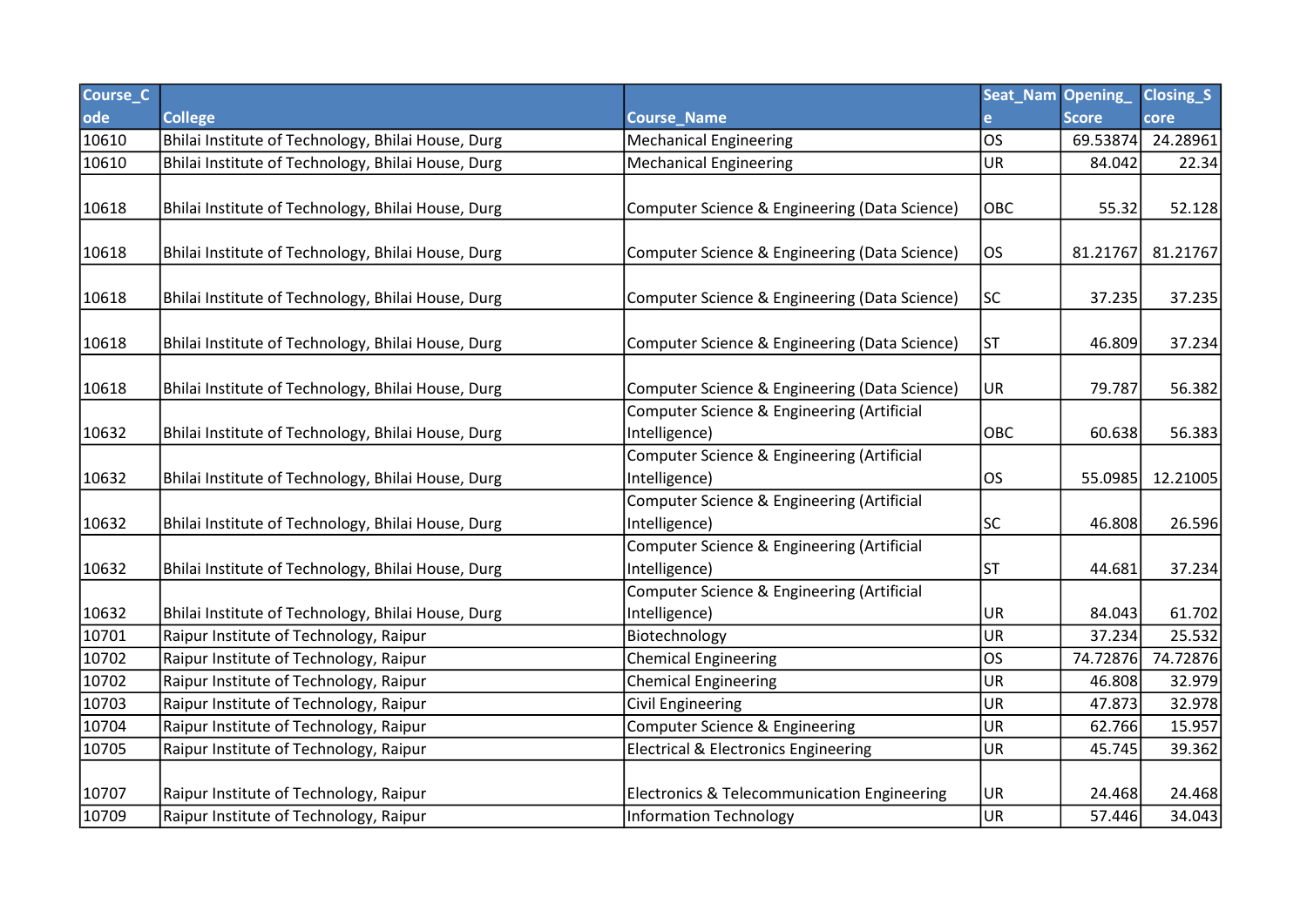| Course <sub>C</sub> |                                                       |                                                        | Seat_Nam  | Opening_     | Closing_S |
|---------------------|-------------------------------------------------------|--------------------------------------------------------|-----------|--------------|-----------|
| ode                 | <b>College</b>                                        | <b>Course_Name</b>                                     |           | <b>Score</b> | core      |
| 10710               | Raipur Institute of Technology, Raipur                | <b>Mechanical Engineering</b>                          | UR        | 36.17        | 24.469    |
| 10804               | Christian College of Engineering & Technology, Bhilai | Computer Science & Engineering                         | <b>UR</b> | 51.064       | 29.787    |
| 10806               | Christian College of Engineering & Technology, Bhilai | <b>Electrical Engineering</b>                          | UR        | 40.425       | 31.914    |
|                     |                                                       |                                                        |           |              |           |
| 10807               | Christian College of Engineering & Technology, Bhilai | <b>Electronics &amp; Telecommunication Engineering</b> | UR.       | 17.02        | 17.02     |
| 10810               | Christian College of Engineering & Technology, Bhilai | <b>Mechanical Engineering</b>                          | UR        | 38.298       | 38.298    |
| 10903               | Chhatrapati Shivaji Institute of Technology, Durg     | <b>Civil Engineering</b>                               | UR        | 42.553       | 26.595    |
| 10904               | Chhatrapati Shivaji Institute of Technology, Durg     | Computer Science & Engineering                         | <b>UR</b> | 50           | 27.66     |
| 10905               | Chhatrapati Shivaji Institute of Technology, Durg     | <b>Electrical &amp; Electronics Engineering</b>        | UR        | 35.105       | 32.978    |
| 10909               | Chhatrapati Shivaji Institute of Technology, Durg     | <b>Information Technology</b>                          | <b>UR</b> | 46.808       | 27.66     |
| 10910               | Chhatrapati Shivaji Institute of Technology, Durg     | <b>Mechanical Engineering</b>                          | UR        | 44.681       | 35.106    |
| 10973               | Chhatrapati Shivaji Institute of Technology, Durg     | Artificial Inteligence and Data Science                | <b>UR</b> | 45.745       | 41.489    |
| 11003               | Rungta College of Engineering & Technology, Bhilai    | <b>Civil Engineering</b>                               | UR        | 46.808       | 18.085    |
| 11004               | Rungta College of Engineering & Technology, Bhilai    | Computer Science & Engineering                         | los       | 74.911       | 26.55595  |
| 11004               | Rungta College of Engineering & Technology, Bhilai    | Computer Science & Engineering                         | <b>UR</b> | 62.765       | 20.212    |
| 11005               | Rungta College of Engineering & Technology, Bhilai    | <b>Electrical &amp; Electronics Engineering</b>        | <b>UR</b> | 40.425       | 38.297    |
| 11006               | Rungta College of Engineering & Technology, Bhilai    | <b>Electrical Engineering</b>                          | UR        | 47.872       | 32.978    |
| 11009               | Rungta College of Engineering & Technology, Bhilai    | <b>Information Technology</b>                          | los       | 69.47785     | 10.53374  |
| 11009               | Rungta College of Engineering & Technology, Bhilai    | <b>Information Technology</b>                          | UR        | 39.361       | 38.298    |
| 11010               | Rungta College of Engineering & Technology, Bhilai    | <b>Mechanical Engineering</b>                          | los       | 45.42772     | 20.82401  |
| 11010               | Rungta College of Engineering & Technology, Bhilai    | <b>Mechanical Engineering</b>                          | UR        | 42.553       | 32.978    |
| 11013               | Rungta College of Engineering & Technology, Bhilai    | <b>Mining Engineering</b>                              | los       | 56.98736     | 56.98736  |
| 11013               | Rungta College of Engineering & Technology, Bhilai    | <b>Mining Engineering</b>                              | UR        | 43.617       | 25.531    |
|                     |                                                       |                                                        |           |              |           |
| 11018               | Rungta College of Engineering & Technology, Bhilai    | Computer Science & Engineering (Data Science)          | los       | 80.68047     | 44.81419  |
|                     |                                                       |                                                        |           |              |           |
| 11018               | Rungta College of Engineering & Technology, Bhilai    | Computer Science & Engineering (Data Science)          | UR.       | 70.213       | 26.596    |
| 11020               | Rungta College of Engineering & Technology, Bhilai    | Automobile Engineering                                 | UR        | 50           | 27.659    |
| 11022               | Rungta College of Engineering & Technology, Bhilai    | Agriculture Engineering                                | OBC       | 40.426       | 38.297    |
| 11022               | Rungta College of Engineering & Technology, Bhilai    | <b>Agriculture Engineering</b>                         | <b>SC</b> | 40.425       | 9.575     |
| 11022               | Rungta College of Engineering & Technology, Bhilai    | <b>Agriculture Engineering</b>                         | <b>ST</b> | 40.425       | 37.233    |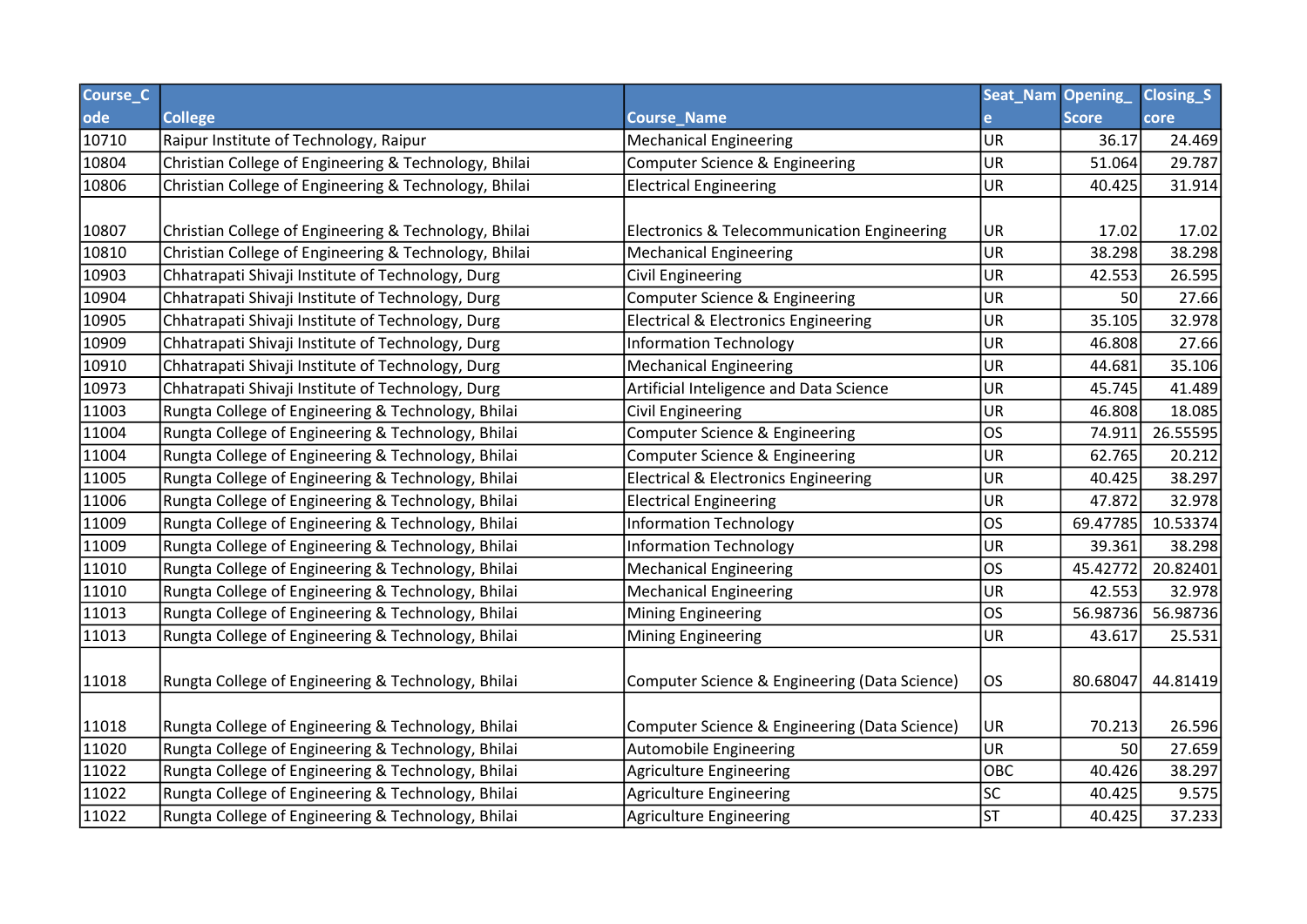| Course_C |                                                    |                                                 | Seat_Nam Opening_ |              | <b>Closing S</b> |
|----------|----------------------------------------------------|-------------------------------------------------|-------------------|--------------|------------------|
| ode      | <b>College</b>                                     | <b>Course Name</b>                              |                   | <b>Score</b> | core             |
| 11022    | Rungta College of Engineering & Technology, Bhilai | <b>Agriculture Engineering</b>                  | UR                | 47.873       | 40.426           |
|          |                                                    | Computer Science & Engineering (Artificial      |                   |              |                  |
| 11031    | Rungta College of Engineering & Technology, Bhilai | Intelligence and Machine Learning)              | los               | 92.80516     | 51.90303         |
|          |                                                    | Computer Science & Engineering (Artificial      |                   |              |                  |
| 11031    | Rungta College of Engineering & Technology, Bhilai | Intelligence and Machine Learning)              | UR                | 53.191       | 15.957           |
|          |                                                    | Computer Science & Engineering (Artificial      |                   |              |                  |
| 11032    | Rungta College of Engineering & Technology, Bhilai | Intelligence)                                   | los               | 85.95813     | 52.57092         |
|          |                                                    | Computer Science & Engineering (Artificial      |                   |              |                  |
| 11032    | Rungta College of Engineering & Technology, Bhilai | Intelligence)                                   | <b>UR</b>         | 55.318       | 32.978           |
| 11103    | Shri Shankaracharya Technical Campus, Bhilai       | <b>Civil Engineering</b>                        | UR                | 45.744       | 19.149           |
| 11104    | Shri Shankaracharya Technical Campus, Bhilai       | Computer Science & Engineering                  | OBC               | 37.234       | 29.787           |
| 11104    | Shri Shankaracharya Technical Campus, Bhilai       | Computer Science & Engineering                  | <b>OS</b>         | 74.19661     | 28.86194         |
| 11104    | Shri Shankaracharya Technical Campus, Bhilai       | Computer Science & Engineering                  | SC                | 35.106       | 35.106           |
| 11104    | Shri Shankaracharya Technical Campus, Bhilai       | Computer Science & Engineering                  | UR                | 81.915       | 37.234           |
| 11105    | Shri Shankaracharya Technical Campus, Bhilai       | <b>Electrical &amp; Electronics Engineering</b> | UR                | 56.383       | 34.043           |
| 11106    | Shri Shankaracharya Technical Campus, Bhilai       | <b>Electrical Engineering</b>                   | UR                | 44.681       | 27.66            |
|          |                                                    |                                                 |                   |              |                  |
| 11107    | Shri Shankaracharya Technical Campus, Bhilai       | Electronics & Telecommunication Engineering     | UR                | 51.064       | 29.786           |
| 11109    | Shri Shankaracharya Technical Campus, Bhilai       | <b>Information Technology</b>                   | UR                | 58.511       | 22.34            |
| 11110    | Shri Shankaracharya Technical Campus, Bhilai       | <b>Mechanical Engineering</b>                   | UR                | 44.681       | 25.531           |
|          |                                                    | Computer Science & Engineering (Big Data        |                   |              |                  |
| 11117    | Shri Shankaracharya Technical Campus, Bhilai       | Analytics)                                      | UR                | 56.384       | 21.277           |
|          |                                                    |                                                 |                   |              |                  |
| 11118    | Shri Shankaracharya Technical Campus, Bhilai       | Computer Science & Engineering (Data Science)   | OS                | 54.71037     | 46.73902         |
|          |                                                    |                                                 |                   |              |                  |
| 11118    | Shri Shankaracharya Technical Campus, Bhilai       | Computer Science & Engineering (Data Science)   | UR                | 58.511       | 19.149           |
|          |                                                    | Computer Science & Engineering (Gaming          |                   |              |                  |
| 11121    | Shri Shankaracharya Technical Campus, Bhilai       | Technology)                                     | OS                | 49.71108     | 49.71108         |
|          |                                                    | Computer Science & Engineering (Gaming          |                   |              |                  |
| 11121    | Shri Shankaracharya Technical Campus, Bhilai       | Technology)                                     | UR                | 51.063       | 31.914           |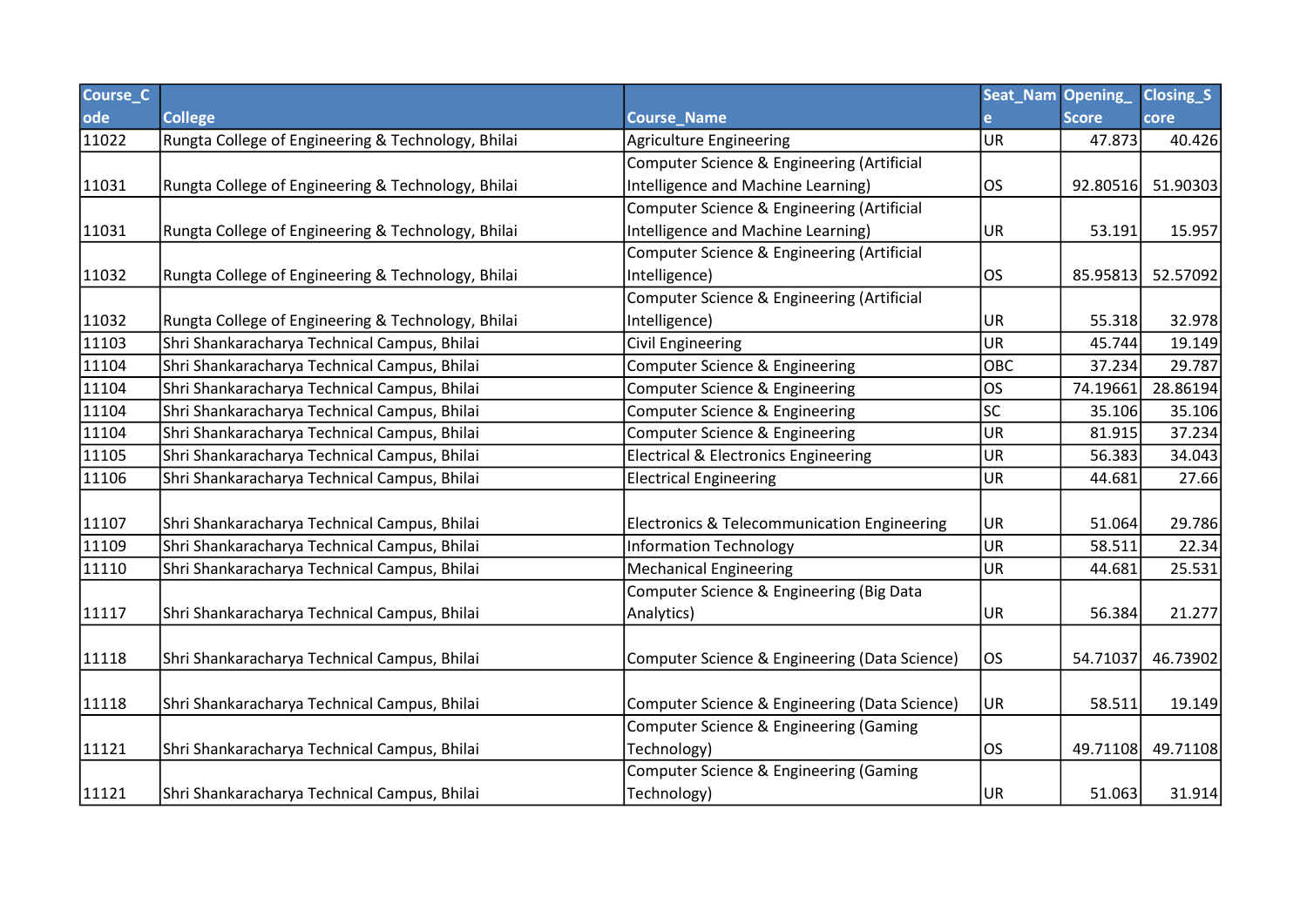| Course <sub>C</sub> |                                                                                                  |                                                 | Seat_Nam Opening |              | Closing <sub>S</sub> |
|---------------------|--------------------------------------------------------------------------------------------------|-------------------------------------------------|------------------|--------------|----------------------|
| ode                 | <b>College</b>                                                                                   | <b>Course Name</b>                              | e                | <b>Score</b> | core                 |
|                     |                                                                                                  |                                                 |                  |              |                      |
|                     |                                                                                                  | Computer Science & Engineering (IOT and Cyber   |                  |              |                      |
| 11125               | Shri Shankaracharya Technical Campus, Bhilai                                                     | Security with Block Chain Technology)           | los              | 42.9575      | 18.13074             |
|                     |                                                                                                  |                                                 |                  |              |                      |
|                     |                                                                                                  | Computer Science & Engineering (IOT and Cyber   |                  |              |                      |
| 11125               | Shri Shankaracharya Technical Campus, Bhilai                                                     | Security with Block Chain Technology)           | UR <sub>.</sub>  | 51.064       | 30.851               |
|                     |                                                                                                  | Computer Science & Engineering (Internet of     |                  |              |                      |
| 11127               | Shri Shankaracharya Technical Campus, Bhilai                                                     | Things)                                         | los              | 48.60961     | 21.75989             |
|                     |                                                                                                  | Computer Science & Engineering (Internet of     |                  |              |                      |
| 11127               | Shri Shankaracharya Technical Campus, Bhilai                                                     | Things)                                         | UR.              | 50           | 25.532               |
|                     |                                                                                                  | Computer Science & Engineering (Artificial      |                  |              |                      |
| 11131               | Shri Shankaracharya Technical Campus, Bhilai                                                     | Intelligence and Machine Learning)              | los              | 51.90303     | 13.95105             |
|                     |                                                                                                  | Computer Science & Engineering (Artificial      |                  |              |                      |
| 11131               | Shri Shankaracharya Technical Campus, Bhilai                                                     | Intelligence and Machine Learning)              | UR               | 74.468       | 19.149               |
|                     |                                                                                                  | Computer Science & Engineering (Artificial      |                  |              |                      |
| 11132               | Shri Shankaracharya Technical Campus, Bhilai                                                     | Intelligence)                                   | UR.              | 53.192       | 27.66                |
| 11174               | Shri Shankaracharya Technical Campus, Bhilai                                                     | Computer Science & Business Systems             | los              | 8.22274      | 8.22274              |
| 11174               | Shri Shankaracharya Technical Campus, Bhilai                                                     | Computer Science & Business Systems             | UR               | 62.766       | 26.595               |
| 11203               | Chouksey Engineering College, Lal Khadan, Bilaspur                                               | <b>Civil Engineering</b>                        | UR               | 48.936       | 25.532               |
| 11204               | Chouksey Engineering College, Lal Khadan, Bilaspur                                               | Computer Science & Engineering                  | UR               | 55.32        | 19.148               |
| 11205               | Chouksey Engineering College, Lal Khadan, Bilaspur                                               | <b>Electrical &amp; Electronics Engineering</b> | UR               | 48.937       | 25.532               |
|                     |                                                                                                  |                                                 |                  |              |                      |
| 11207               | Chouksey Engineering College, Lal Khadan, Bilaspur                                               | Electronics & Telecommunication Engineering     | UR.              | 39.361       | 35.107               |
| 11210               | Chouksey Engineering College, Lal Khadan, Bilaspur                                               | <b>Mechanical Engineering</b>                   | UR.              | 45.745       | 30.851               |
| 11303               | Chhattisgarh Institute of Technology, Rajnandgaon                                                | <b>Civil Engineering</b>                        | UR               | 40.425       | 30.85                |
| 11304               | Chhattisgarh Institute of Technology, Rajnandgaon                                                | Computer Science & Engineering                  | UR.              | 48.936       | 35.106               |
| 11305               | Chhattisgarh Institute of Technology, Rajnandgaon                                                | <b>Electrical &amp; Electronics Engineering</b> | UR               | 40.425       | 40.425               |
|                     |                                                                                                  |                                                 |                  |              |                      |
| 11503               | Dr. C V Raman Institute of Science and Technology, Kota, Bilaspur Civil Engineering              |                                                 | UR.              | 40.425       | 24.468               |
| 11504               | Dr. C V Raman Institute of Science and Technology, Kota, Bilaspur Computer Science & Engineering |                                                 | UR.              | 46.809       | 30.851               |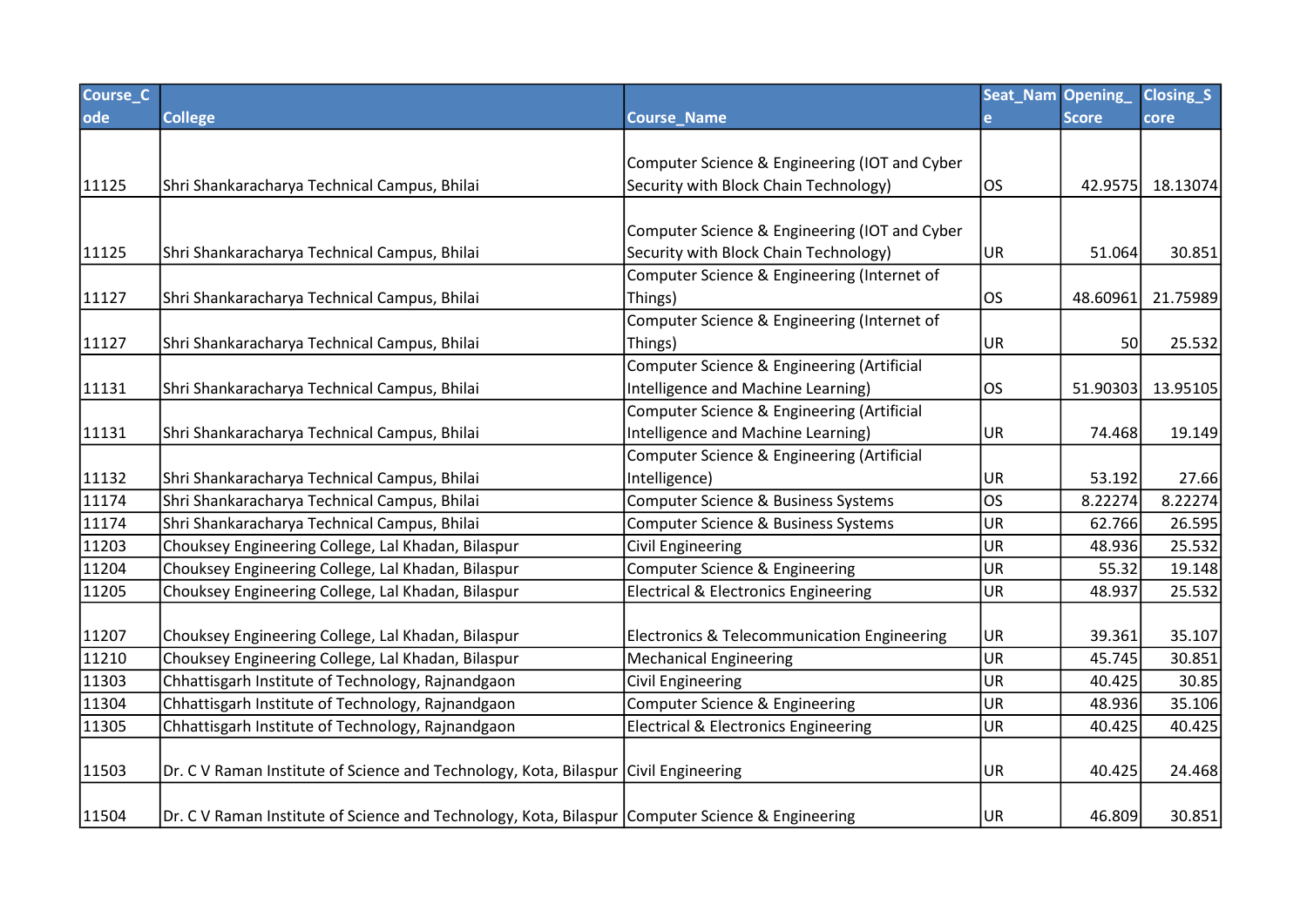| Course_C |                                                                                            |                                                 | Seat_Nam Opening_ |              | Closing <sub>S</sub> |
|----------|--------------------------------------------------------------------------------------------|-------------------------------------------------|-------------------|--------------|----------------------|
| ode      | <b>College</b>                                                                             | <b>Course_Name</b>                              | e.                | <b>Score</b> | core                 |
|          |                                                                                            |                                                 |                   |              |                      |
| 11506    | Dr. C V Raman Institute of Science and Technology, Kota, Bilaspur Electrical Engineering   |                                                 | UR                | 41.489       | 41.489               |
|          |                                                                                            |                                                 |                   |              |                      |
| 11510    | Dr. C V Raman Institute of Science and Technology, Kota, Bilaspur   Mechanical Engineering |                                                 | UR                | 40.426       | 40.426               |
| 11603    | MM College of Technology, Raipur                                                           | Civil Engineering                               | UR                | 34.042       | 34.042               |
| 11604    | MM College of Technology, Raipur                                                           | Computer Science & Engineering                  | <b>UR</b>         | 40.425       | 26.596               |
| 11605    | MM College of Technology, Raipur                                                           | <b>Electrical &amp; Electronics Engineering</b> | UR                | 39.361       | 39.361               |
| 11610    | MM College of Technology, Raipur                                                           | <b>Mechanical Engineering</b>                   | <b>UR</b>         | 39.362       | 37.235               |
|          |                                                                                            |                                                 |                   |              |                      |
| 11672    | MM College of Technology, Raipur                                                           | Artificaial Intelliganece and Machine Learning  | UR                | 41.489       | 32.979               |
|          |                                                                                            |                                                 |                   |              |                      |
| 11703    | Yugantar Institute of Technology & Management, Rajnandgaon                                 | <b>Civil Engineering</b>                        | UR                | 47.872       | 31.915               |
|          |                                                                                            |                                                 |                   |              |                      |
| 11704    | Yugantar Institute of Technology & Management, Rajnandgaon                                 | Computer Science & Engineering                  | UR                | 47.872       | 29.787               |
|          |                                                                                            |                                                 |                   |              |                      |
| 11710    | Yugantar Institute of Technology & Management, Rajnandgaon                                 | <b>Mechanical Engineering</b>                   | UR                | 35.106       | 35.106               |
|          |                                                                                            |                                                 |                   |              |                      |
| 11803    | Ashoka Institute of Technology & Management Rajnandgaon                                    | Civil Engineering                               | UR                | 44.681       | 25.532               |
|          |                                                                                            |                                                 |                   |              |                      |
| 11804    | Ashoka Institute of Technology & Management Rajnandgaon                                    | <b>Computer Science &amp; Engineering</b>       | UR                | 42.553       | 24.468               |
|          |                                                                                            |                                                 |                   |              |                      |
| 11806    | Ashoka Institute of Technology & Management Rajnandgaon                                    | <b>Electrical Engineering</b>                   | UR                | 44.681       | 25.531               |
|          |                                                                                            |                                                 |                   |              |                      |
| 11810    | Ashoka Institute of Technology & Management Rajnandgaon                                    | <b>Mechanical Engineering</b>                   | UR                | 40.426       | 25.532               |
| 12003    | Bharti College of Engineering & Technology, Durg                                           | <b>Civil Engineering</b>                        | UR                | 43.617       | 31.915               |
| 12004    | Bharti College of Engineering & Technology, Durg                                           | Computer Science & Engineering                  | UR                | 44.681       | 35.106               |
| 12006    | Bharti College of Engineering & Technology, Durg                                           | <b>Electrical Engineering</b>                   | UR                | 36.17        | 36.17                |
| 12303    | Columbia Institute of Engineering & Technology, Raipur                                     | <b>Civil Engineering</b>                        | UR                | 63.829       | 22.34                |
| 12304    | Columbia Institute of Engineering & Technology, Raipur                                     | Computer Science & Engineering                  | <b>OS</b>         | 55.44897     | 55.44897             |
| 12304    | Columbia Institute of Engineering & Technology, Raipur                                     | Computer Science & Engineering                  | UR                | 52.128       | 9.575                |
| 12305    | Columbia Institute of Engineering & Technology, Raipur                                     | <b>Electrical &amp; Electronics Engineering</b> | UR                | 44.681       | 25.532               |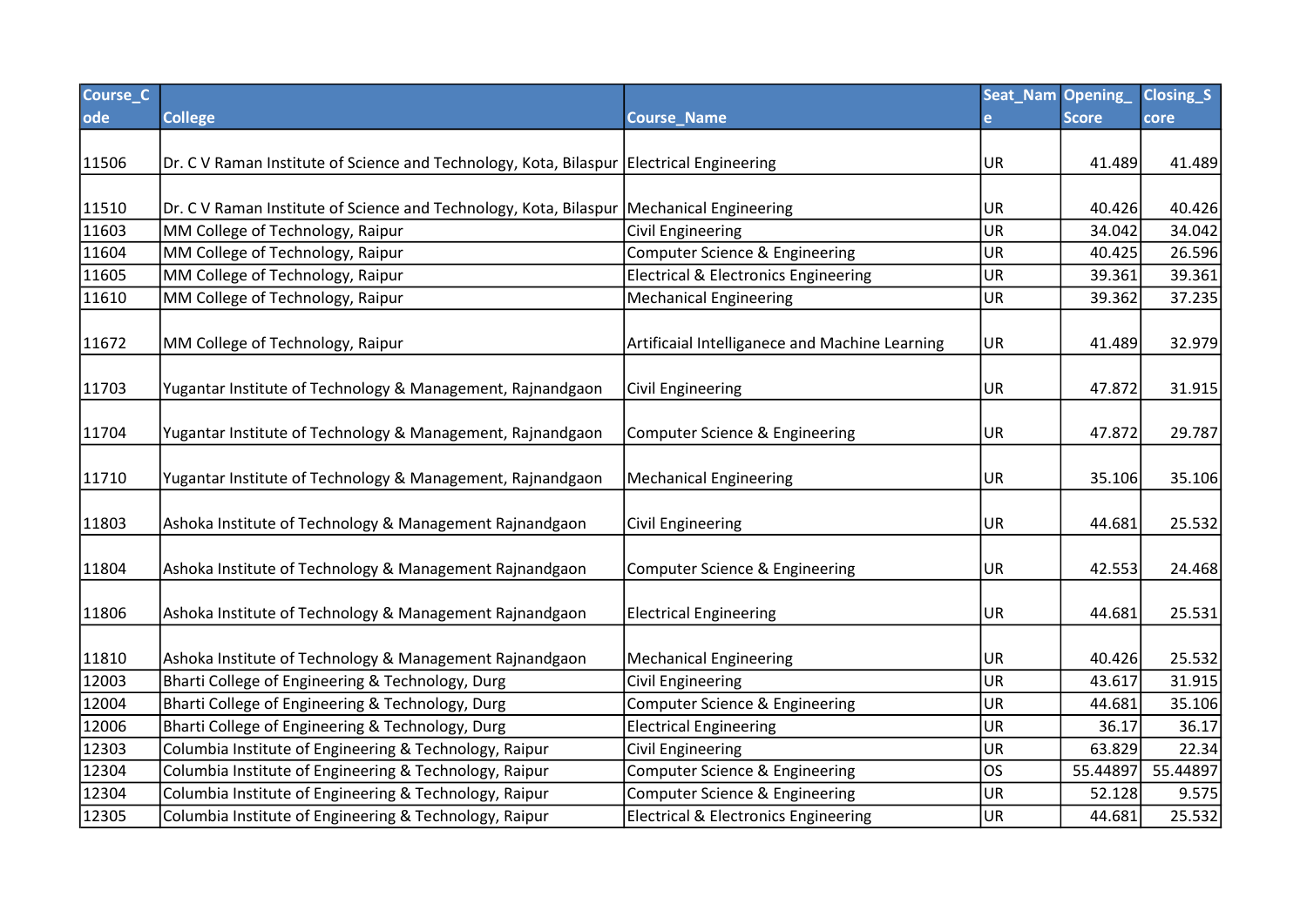| Course_C |                                                                                                                      |                                                        | Seat_Nam Opening_ |              | Closing <sub>S</sub> |
|----------|----------------------------------------------------------------------------------------------------------------------|--------------------------------------------------------|-------------------|--------------|----------------------|
| ode      | <b>College</b>                                                                                                       | <b>Course Name</b>                                     | e                 | <b>Score</b> | core                 |
|          |                                                                                                                      |                                                        |                   |              |                      |
| 12307    | Columbia Institute of Engineering & Technology, Raipur                                                               | Electronics & Telecommunication Engineering            | UR                | 39.361       | 39.361               |
| 12310    | Columbia Institute of Engineering & Technology, Raipur                                                               | <b>Mechanical Engineering</b>                          | UR                | 42.554       | 29.788               |
| 12603    | J.K. Institute of Engineering, Bilaspur                                                                              | <b>Civil Engineering</b>                               | UR                | 51.064       | 25.532               |
| 12604    | J.K. Institute of Engineering, Bilaspur                                                                              | Computer Science & Engineering                         | UR                | 51.063       | 21.276               |
| 12606    | J.K. Institute of Engineering, Bilaspur                                                                              | <b>Electrical Engineering</b>                          | UR                | 39.362       | 30.851               |
| 12610    | J.K. Institute of Engineering, Bilaspur                                                                              | <b>Mechanical Engineering</b>                          | UR                | 41.489       | 13.829               |
| 12703    | Kruti Institute of Technology & Engineering, Raipur                                                                  | <b>Civil Engineering</b>                               | UR                | 34.043       | 34.043               |
| 12704    | Kruti Institute of Technology & Engineering, Raipur                                                                  | Computer Science & Engineering                         | <b>OS</b>         | 21.2609      | 6.7129               |
| 12704    | Kruti Institute of Technology & Engineering, Raipur                                                                  | Computer Science & Engineering                         | UR                | 48.936       | 19.149               |
| 12710    | Kruti Institute of Technology & Engineering, Raipur                                                                  | <b>Mechanical Engineering</b>                          | UR                | 32.979       | 32.979               |
| 12803    | Lakhmi Chand Institute of Technology, Bilaspur                                                                       | <b>Civil Engineering</b>                               | UR                | 55.319       | 19.149               |
| 12804    | Lakhmi Chand Institute of Technology, Bilaspur                                                                       | Computer Science & Engineering                         | <b>OS</b>         | 68.29        | 68.29                |
| 12804    | Lakhmi Chand Institute of Technology, Bilaspur                                                                       | Computer Science & Engineering                         | UR                | 59.575       | 26.595               |
| 12806    | Lakhmi Chand Institute of Technology, Bilaspur                                                                       | <b>Electrical Engineering</b>                          | <b>UR</b>         | 51.063       | 30.851               |
| 12807    | Lakhmi Chand Institute of Technology, Bilaspur                                                                       | Electronics & Telecommunication Engineering            | OS                | 10.59089     | 10.59089             |
| 12807    | Lakhmi Chand Institute of Technology, Bilaspur                                                                       | <b>Electronics &amp; Telecommunication Engineering</b> | UR                | 46.808       | 31.915               |
| 12810    | Lakhmi Chand Institute of Technology, Bilaspur                                                                       | <b>Mechanical Engineering</b>                          | UR                | 45.744       | 28.723               |
| 13003    | RSR, Rungta College of Engineering & Technology, Bhilai                                                              | <b>Civil Engineering</b>                               | UR                | 44.681       | 32.978               |
| 13004    | RSR, Rungta College of Engineering & Technology, Bhilai                                                              | Computer Science & Engineering                         | <b>OS</b>         | 21.6709      | 1.090783             |
| 13004    | RSR, Rungta College of Engineering & Technology, Bhilai                                                              | Computer Science & Engineering                         | UR                | 45.744       | 23.403               |
| 13006    | RSR, Rungta College of Engineering & Technology, Bhilai                                                              | <b>Electrical Engineering</b>                          | <b>UR</b>         | 39.362       | 31.915               |
| 13010    | RSR, Rungta College of Engineering & Technology, Bhilai                                                              | <b>Mechanical Engineering</b>                          | UR                | 37.234       | 37.234               |
| 13072    | RSR, Rungta College of Engineering & Technology, Bhilai<br>Shri Sankaracharya Institute of Professional Management & | Artificaial Intelliganece and Machine Learning         | UR                | 50           | 30.851               |
| 13503    | Technology, Raipur                                                                                                   | <b>Civil Engineering</b>                               | UR                | 54.255       | 24.468               |
|          | Shri Sankaracharya Institute of Professional Management &                                                            |                                                        |                   |              |                      |
| 13504    | Technology, Raipur                                                                                                   | Computer Science & Engineering                         | los               |              | 67.57448 0.095954    |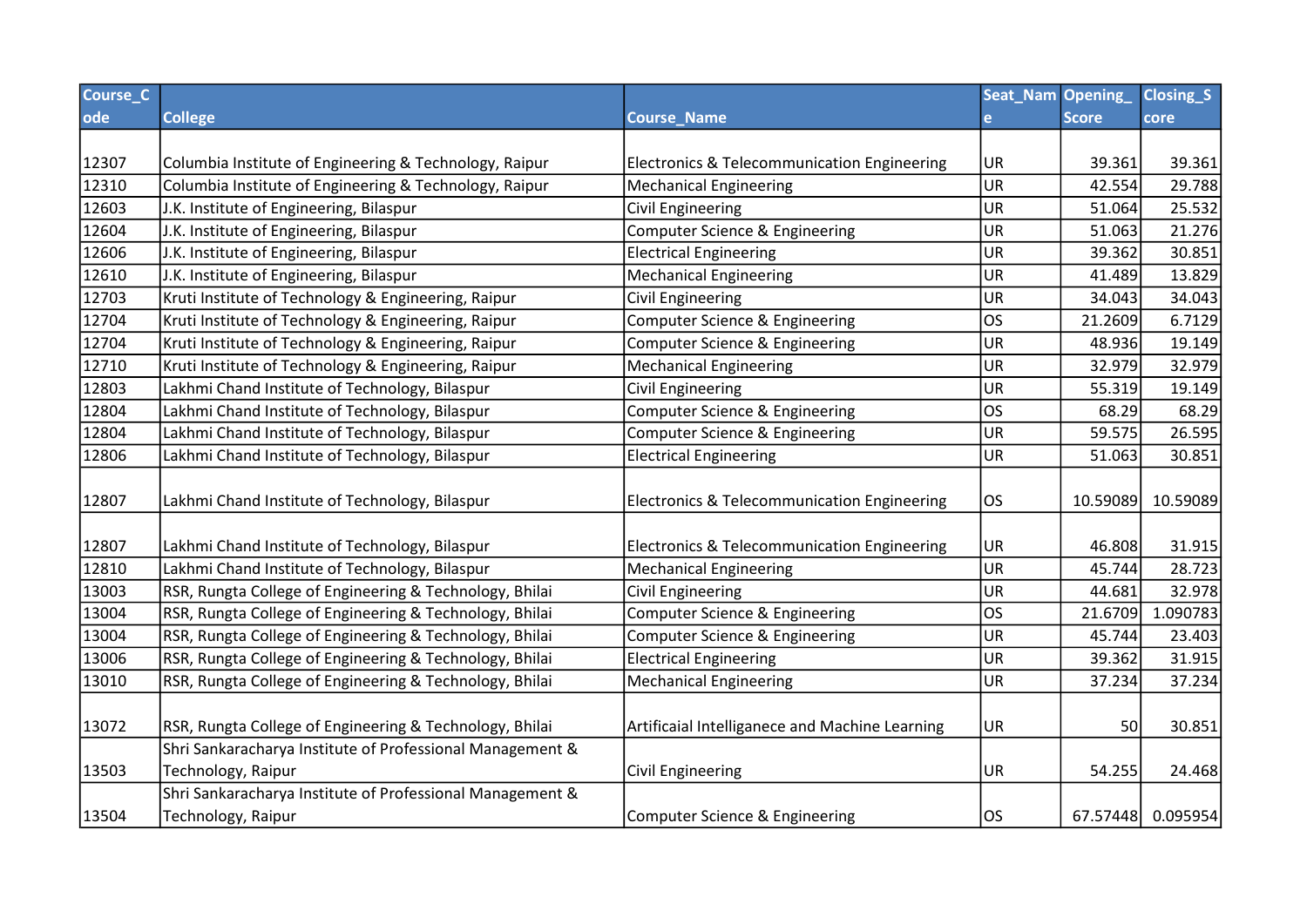| Course <sub>C</sub> |                                                                                                  |                                                 | Seat_Nam Opening |              | Closing <sub>S</sub> |
|---------------------|--------------------------------------------------------------------------------------------------|-------------------------------------------------|------------------|--------------|----------------------|
| ode                 | <b>College</b>                                                                                   | <b>Course Name</b>                              | e.               | <b>Score</b> | core                 |
|                     | Shri Sankaracharya Institute of Professional Management &                                        |                                                 |                  |              |                      |
| 13504               | Technology, Raipur                                                                               | Computer Science & Engineering                  | UR)              | 88.298       | 23.404               |
|                     | Shri Sankaracharya Institute of Professional Management &                                        |                                                 |                  |              |                      |
| 13507               | Technology, Raipur                                                                               | Electronics & Telecommunication Engineering     | UR.              | 63.83        | 37.234               |
|                     | Shri Sankaracharya Institute of Professional Management &                                        |                                                 |                  |              |                      |
| 13509               | Technology, Raipur                                                                               | <b>Information Technology</b>                   | UR)              | 51.063       | 34.042               |
|                     | Shri Sankaracharya Institute of Professional Management &                                        |                                                 |                  |              |                      |
| 13510               | Technology, Raipur                                                                               | <b>Mechanical Engineering</b>                   | UR]              | 77.66        | 28.723               |
|                     | Shri Sankaracharya Institute of Professional Management &                                        | Computer Science & Engineering (Artificial      |                  |              |                      |
| 13532               | Technology, Raipur                                                                               | Intelligence)                                   | OS               | 89.6466      | 67.02106             |
|                     | Shri Sankaracharya Institute of Professional Management &                                        | Computer Science & Engineering (Artificial      |                  |              |                      |
| 13532               | Technology, Raipur                                                                               | Intelligence)                                   | UR.              | 57.447       | 29.787               |
|                     | Shri Sankaracharya Institute of Professional Management &                                        |                                                 |                  |              |                      |
| 13572               | Technology, Raipur                                                                               | Artificaial Intelliganece and Machine Learning  | UR.              | 41.489       | 24.468               |
| 13903               | Bhilai Institute of Technology, Kendri, Raipur                                                   | Civil Engineering                               | UR.              | 57.447       | 26.595               |
| 13904               | Bhilai Institute of Technology, Kendri, Raipur                                                   | Computer Science & Engineering                  | los              | 57.02521     | 20.73405             |
| 13904               | Bhilai Institute of Technology, Kendri, Raipur                                                   | Computer Science & Engineering                  | UR.              | 60.638       | 23.405               |
| 13905               | Bhilai Institute of Technology, Kendri, Raipur                                                   | <b>Electrical &amp; Electronics Engineering</b> | UR)              | 46.809       | 29.787               |
|                     |                                                                                                  |                                                 |                  |              |                      |
| 13907               | Bhilai Institute of Technology, Kendri, Raipur                                                   | Electronics & Telecommunication Engineering     | UR.              | 38.299       | 38.299               |
| 13910               | Bhilai Institute of Technology, Kendri, Raipur                                                   | <b>Mechanical Engineering</b>                   | UR               | 44.682       | 35.106               |
|                     |                                                                                                  |                                                 |                  |              |                      |
| 14203               | Chhattisgarh Engineering College, Borsi-Dhanora Road, Durg                                       | <b>Civil Engineering</b>                        | UR.              | 25.532       | 25.532               |
|                     |                                                                                                  |                                                 |                  |              |                      |
| 14204               | Chhattisgarh Engineering College, Borsi-Dhanora Road, Durg                                       | Computer Science & Engineering                  | UR.              | 49.999       | 32.979               |
|                     |                                                                                                  |                                                 |                  |              |                      |
| 14303               | Shri Shankaracharya Institute of Engineering & Technology, Durg                                  | <b>Civil Engineering</b>                        | UR.              | 40.426       | 24.468               |
|                     |                                                                                                  |                                                 |                  |              |                      |
| 14304               | Shri Shankaracharya Institute of Engineering & Technology, Durg                                  | Computer Science & Engineering                  | OBC              | 35.106       | 27.66                |
|                     |                                                                                                  |                                                 |                  |              |                      |
| 14304               | Shri Shankaracharya Institute of Engineering & Technology, Durg   Computer Science & Engineering |                                                 | los              |              | 56.28549 56.28549    |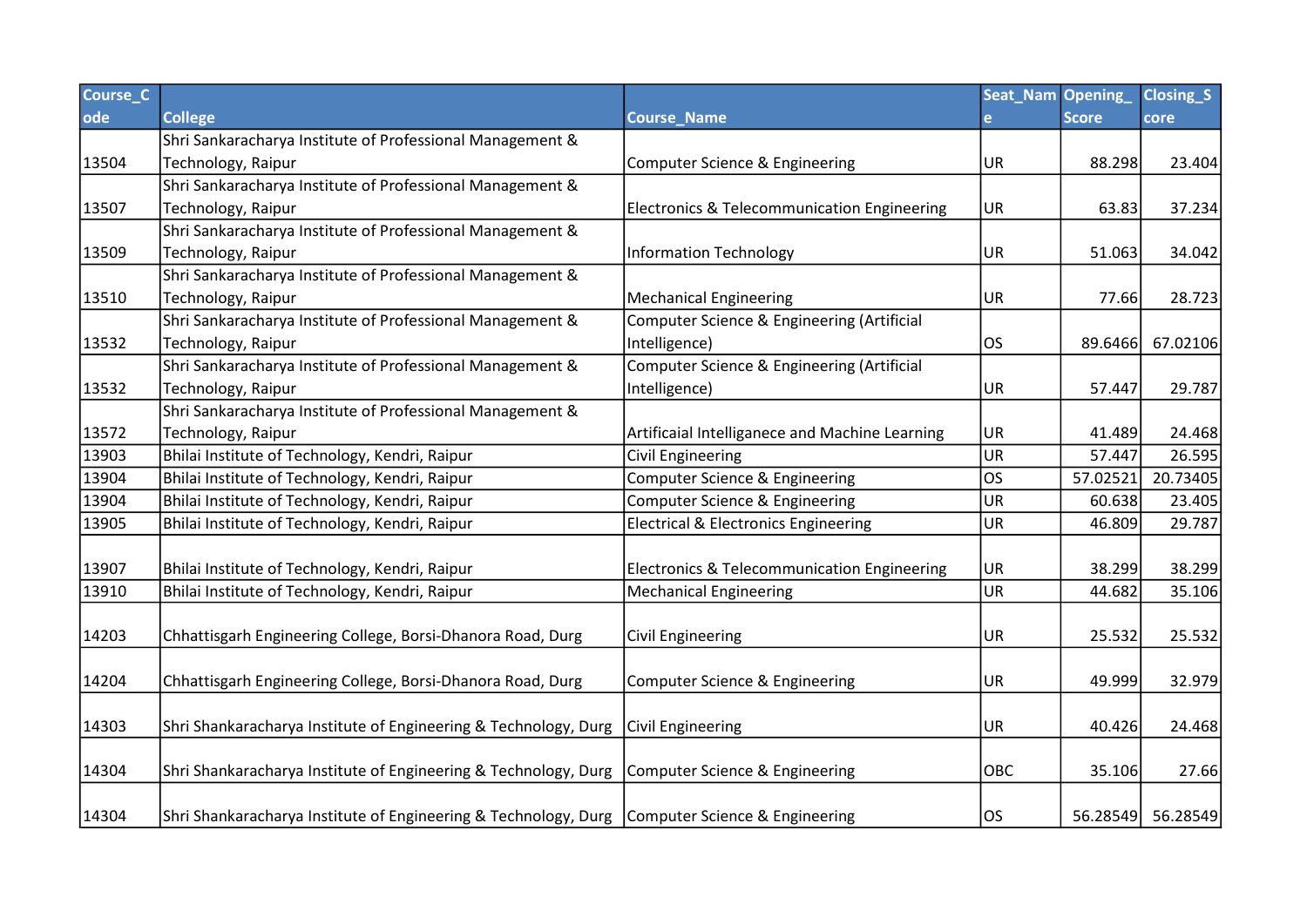| Course_C |                                                                                                  |                                                        | Seat_Nam Opening_ |              | Closing <sub>S</sub> |
|----------|--------------------------------------------------------------------------------------------------|--------------------------------------------------------|-------------------|--------------|----------------------|
| ode      | <b>College</b>                                                                                   | <b>Course_Name</b>                                     | e.                | <b>Score</b> | core                 |
|          |                                                                                                  |                                                        |                   |              |                      |
| 14304    | Shri Shankaracharya Institute of Engineering & Technology, Durg   Computer Science & Engineering |                                                        | UR                | 62.766       | 36.17                |
|          |                                                                                                  |                                                        |                   |              |                      |
| 14603    | Professional Institute of Engineering and Technology, Raipur                                     | Civil Engineering                                      | UR                | 38.298       | 38.298               |
|          |                                                                                                  |                                                        |                   |              |                      |
| 14604    | Professional Institute of Engineering and Technology, Raipur                                     | Computer Science & Engineering                         | UR                | 43.617       | 43.617               |
| 14903    | Rungta College of Engineering & Technology, Raipur                                               | <b>Civil Engineering</b>                               | UR                | 40.426       | 30.85                |
| 14904    | Rungta College of Engineering & Technology, Raipur                                               | <b>Computer Science &amp; Engineering</b>              | <b>OS</b>         | 0.743685     | 0.743685             |
| 14904    | Rungta College of Engineering & Technology, Raipur                                               | Computer Science & Engineering                         | UR                | 43.617       | 25.532               |
| 14906    | Rungta College of Engineering & Technology, Raipur                                               | <b>Electrical Engineering</b>                          | UR                | 37.234       | 29.787               |
|          |                                                                                                  |                                                        |                   |              |                      |
| 14907    | Rungta College of Engineering & Technology, Raipur                                               | <b>Electronics &amp; Telecommunication Engineering</b> | UR                | 46.809       | 30.85                |
| 14910    | Rungta College of Engineering & Technology, Raipur                                               | <b>Mechanical Engineering</b>                          | <b>OS</b>         | 70.10606     | 70.10606             |
| 14910    | Rungta College of Engineering & Technology, Raipur                                               | <b>Mechanical Engineering</b>                          | UR                | 44.681       | 40.425               |
| 16403    | Vishwavidyalaya Engineering College, Ambikapur                                                   | <b>Civil Engineering</b>                               | OBC               | 40.426       | 38.298               |
| 16403    | Vishwavidyalaya Engineering College, Ambikapur                                                   | <b>Civil Engineering</b>                               | OBC F             | 40.425       | 37.234               |
| 16403    | Vishwavidyalaya Engineering College, Ambikapur                                                   | <b>Civil Engineering</b>                               | SC                | 39.361       | 17.021               |
| 16403    | Vishwavidyalaya Engineering College, Ambikapur                                                   | <b>Civil Engineering</b>                               | $SC_F$            | 31.915       | 31.915               |
| 16403    | Vishwavidyalaya Engineering College, Ambikapur                                                   | <b>Civil Engineering</b>                               | <b>ST</b>         | 39.362       | 26.595               |
| 16403    | Vishwavidyalaya Engineering College, Ambikapur                                                   | <b>Civil Engineering</b>                               | ST_F              | 38.298       | 31.915               |
| 16403    | Vishwavidyalaya Engineering College, Ambikapur                                                   | <b>Civil Engineering</b>                               | UR                | 54.255       | 41.489               |
| 16403    | Vishwavidyalaya Engineering College, Ambikapur                                                   | <b>Civil Engineering</b>                               | UR F              | 45.745       | 41.49                |
| 16404    | Vishwavidyalaya Engineering College, Ambikapur                                                   | Computer Science & Engineering                         | OBC               | 42.553       | 40.426               |
| 16404    | Vishwavidyalaya Engineering College, Ambikapur                                                   | Computer Science & Engineering                         | OBC_F             | 42.552       | 40.425               |
| 16404    | Vishwavidyalaya Engineering College, Ambikapur                                                   | Computer Science & Engineering                         | SC                | 41.49        | 26.595               |
| 16404    | Vishwavidyalaya Engineering College, Ambikapur                                                   | <b>Computer Science &amp; Engineering</b>              | $SC_F$            | 42.553       | 39.362               |
| 16404    | Vishwavidyalaya Engineering College, Ambikapur                                                   | <b>Computer Science &amp; Engineering</b>              | <b>ST</b>         | 41.49        | 28.723               |
| 16404    | Vishwavidyalaya Engineering College, Ambikapur                                                   | Computer Science & Engineering                         | $ST_F$            | 39.361       | 30.851               |
| 16404    | Vishwavidyalaya Engineering College, Ambikapur                                                   | Computer Science & Engineering                         | <b>UR</b>         | 61.702       | 43.617               |
| 16404    | Vishwavidyalaya Engineering College, Ambikapur                                                   | Computer Science & Engineering                         | UR_F              | 55.319       | 43.616               |
| 16406    | Vishwavidyalaya Engineering College, Ambikapur                                                   | <b>Electrical Engineering</b>                          | <b>UR</b>         | 47.872       | 27.659               |